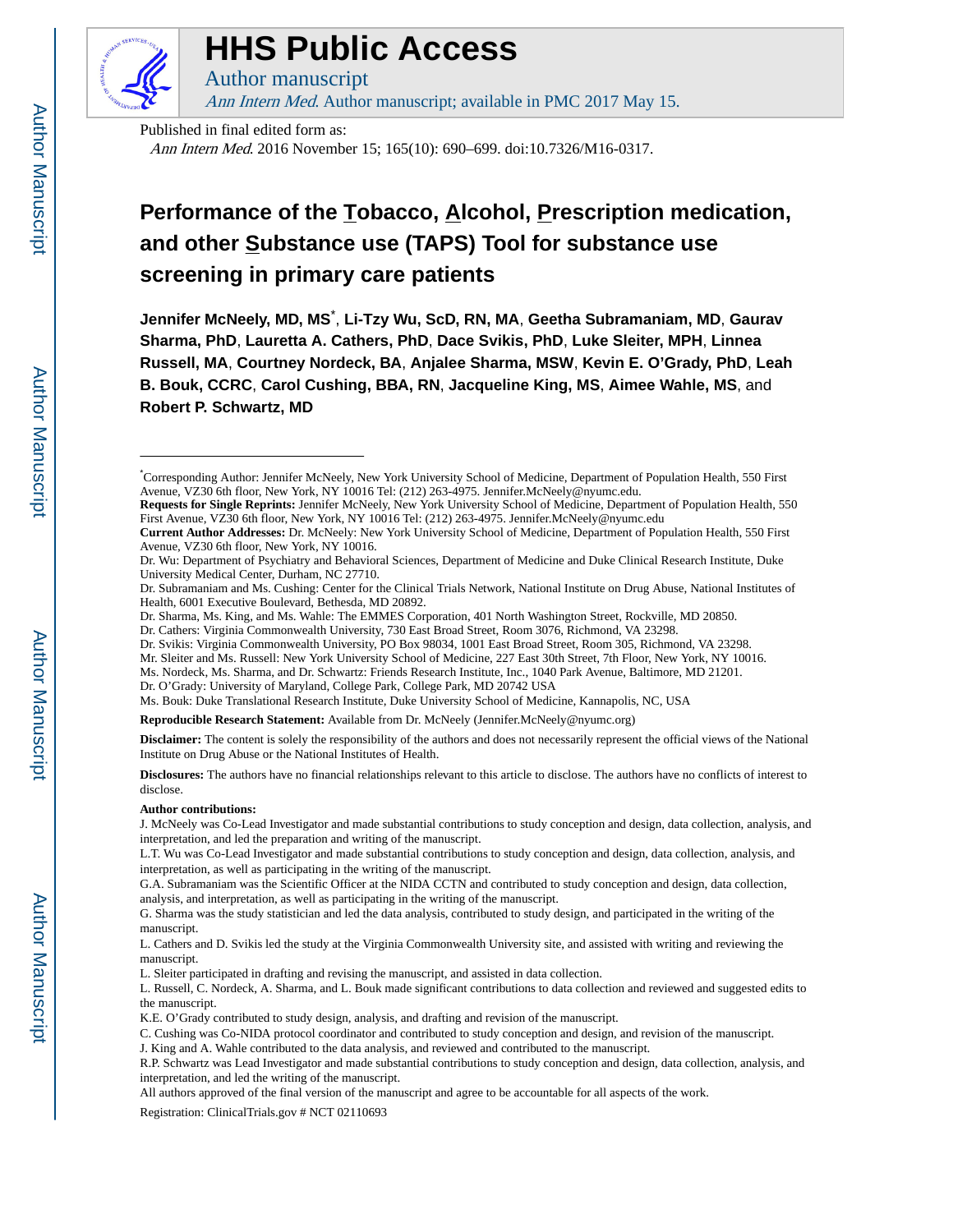#### **Abstract**

**Background—**Substance use is a leading cause of morbidity and mortality that is underidentified in medical practice.

**Objective—**The Tobacco, Alcohol, Prescription medication, and other Substance use (TAPS) Tool was developed to address the need for a brief screening and assessment instrument that includes all commonly used substances, and fits into clinical workflows. The goal of this study was to assess the performance of the TAPS Tool in primary care patients.

**Design—**Multi-site study conducted within the National Drug Abuse Treatment Clinical Trials Network, comparing the TAPS Tool against a reference standard measure.

**Setting—**Five adult primary care clinics.

**Participants—2,000 adult patients were consecutively recruited from clinic waiting areas.** 

**Measurements—**Interviewer- and self-administered versions of the TAPS Tool were compared to the reference standard modified Composite International Diagnostic Interview (CIDI), which measures problem use and substance use disorders (SUD).

**Results—**Interviewer- and self-administered versions of the TAPS Tool had similar diagnostic characteristics. For identifying *problem use* (at a cutoff of 1+), the TAPS Tool had sensitivity 0.93 (95% CI 0.90–0.95) and specificity 0.87 (95% CI 0.85–0.89) for tobacco, and sensitivity 0.74 (95% CI 0.70–0.78), specificity 0.79 (95% CI 0.76–0.81) for alcohol. For problem use of illicit and prescription drugs, sensitivity ranged from 0.82 (95% CI 0.76–0.87) for marijuana to 0.63 (95% CI 0.47–0.78) for sedatives, and specificity was 0.93 or higher. For identifying any SUD, sensitivity was lower, but a score of 2+ greatly increased the likelihood of having a SUD.

**Limitations—**Low prevalence of some drug classes led to poor precision in some estimates. Research assistants were not blinded to the participant's TAPS Tool responses when they administered the CIDI.

**Conclusions—**In a diverse population of adult primary care patients, the TAPS Tool detected clinically relevant problem substance use. While it may also detect tobacco, alcohol, and marijuana use disorders, further refinement is needed before the TAPS Tool can be broadly recommended as a screener for SUD.

#### **Introduction**

Tobacco and alcohol use are among the leading causes of preventable death in the US, (1, 2) and illicit substance use is a significant contributor to the HIV and opioid overdose epidemics(3, 4). Health care settings offer an opportunity to identify substance use and related problems, provide timely interventions, and link patients to treatment. Tobacco screening and treatment is a core clinical quality measure for primary care(5), and screening followed by brief intervention (BI) for unhealthy alcohol use is recommended by the United States Preventive Services Task Force(6–9). While the efficacy of BI for reducing drug use has not been clearly established(10–13), screening for substance use in medical settings may be clinically justified by the impact of substance use on the prevention and treatment of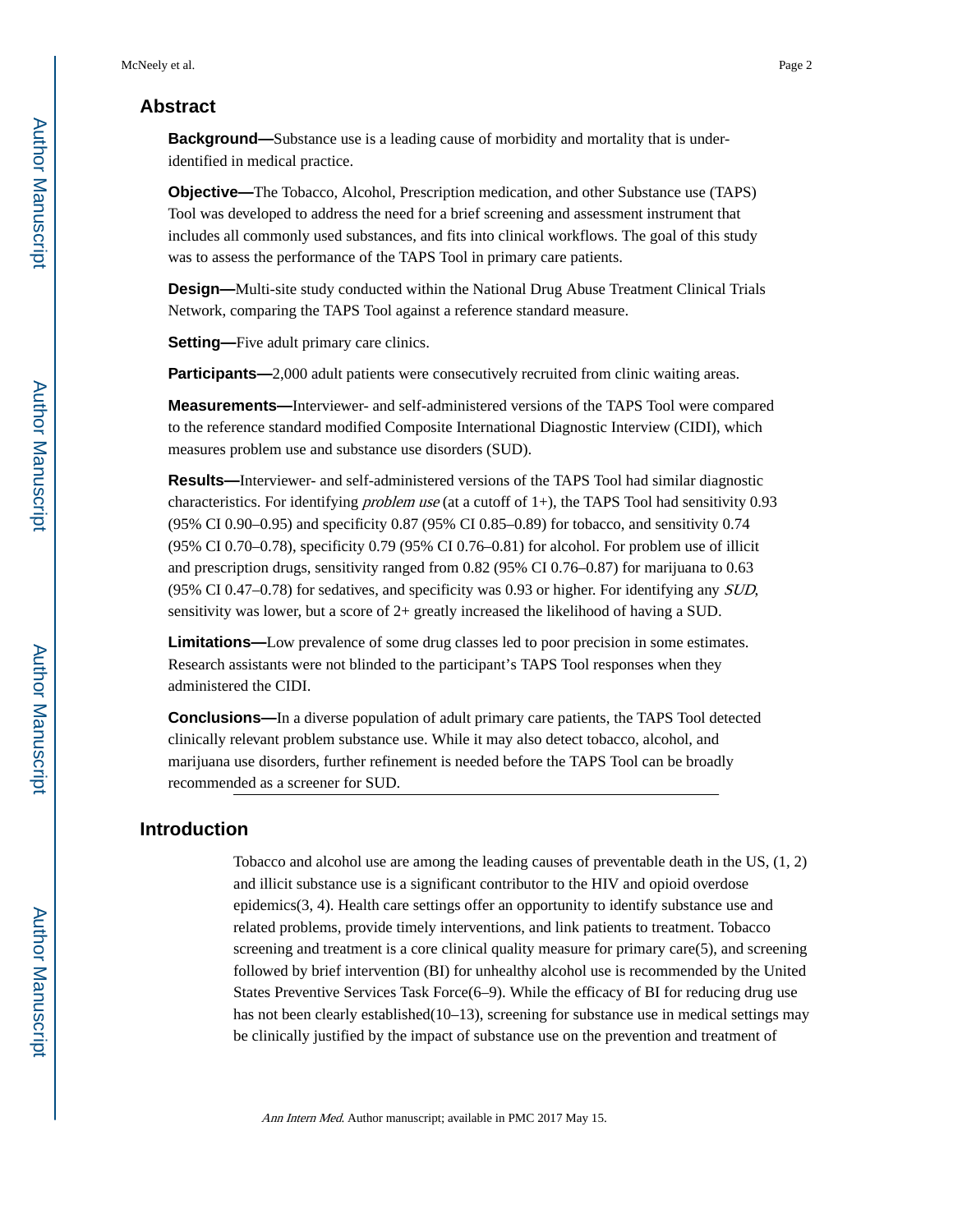other medical conditions( $14-16$ ), and the potential for drug-medication interactions( $17, 18$ ) and overdose(19).

Primary care settings require a screening and assessment approach that is efficient, accurate, and informs clinical care(20–23). Very brief screening tools to efficiently identify alcohol and drug use have been developed(24–27), but they do not provide enough information about the specific substances used, or the patient's risk level, to guide clinical actions. A structured substance use assessment can provide this information, but current options are either too lengthy(28), or do not provide sufficient detail(29, 30) to meet the needs of medical providers.

We developed the Tobacco, Alcohol, Prescription medication, and other Substance use (TAPS) Tool as a more optimal instrument for substance use screening in primary care settings. The TAPS Tool consists of a 4-item screen for tobacco, alcohol, illicit drugs, and non-medical use of prescription drugs, followed by a substance-specific assessment of risk level for individuals who screen positive. The TAPS Tool has the flexibility to be administered face-to-face or self-administered using a tablet computer, to accommodate a variety of clinical workflows. The current paper presents the results from a large multi-site study conducted within the National Institute on Drug Abuse (NIDA) National Drug Abuse Treatment Clinical Trials Network (CTN) to assess the performance of the TAPS Tool in comparison to a reference standard measure in adult primary care patients.

#### **Methods**

#### **Participants & Recruitment**

Participants were recruited from five primary care clinics located in Baltimore, MD; New York, NY; Richmond, VA; and two sites in Kannapolis, NC. Clinics were selected to provide a geographically diverse sample of urban and suburban participants, which would be expected to vary in their substance use patterns. A sample size of 2,000 was set prior to initiating recruitment, and sites enrolled competitively from August, 2014 to April, 2015, until the total sample was achieved. Sample size was determined through computer simulations to calculate the precision of the estimates of sensitivity and specificity as a function of the number of participants and substance use prevalence. We determined that a sample size of 2,000 allowed us to estimate sensitivity with precision (defined as 95th percentile of the half-width of the 95% confidence interval) of 12.5% for substances with a prevalence of 5%, up to 2.5% for substances with a prevalence of 50%.

#### **Eligibility Criteria**

Adults 18 years and older who were in clinic for a medical visit and able to provide informed consent were eligible to participate. Individuals were excluded if they were unable to comprehend spoken English, physically unable to complete the self-administered TAPS Tool, or previously enrolled in this study.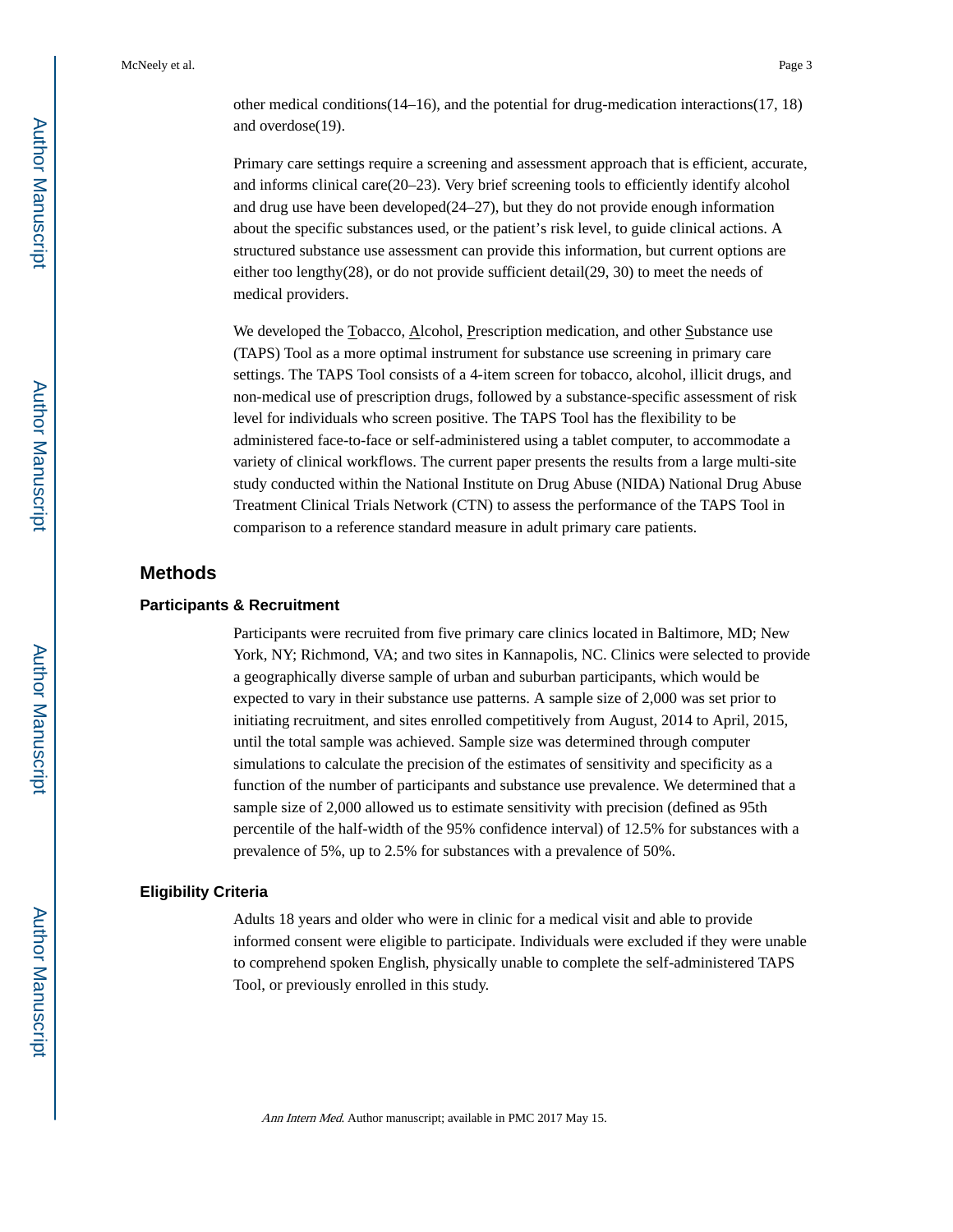#### **Recruitment**

Research assistants (RAs) consecutively approached each individual in the waiting area. Interested patients were screened for eligibility and provided verbal consent. Participants were given the option of having the study visit before their appointment if they had more than a 1-hour wait time, otherwise the study visit was done after the medical visit.

#### **Study Procedures**

Study visits were completed in a private room. Participants were assigned a unique identifier and informed that responses were confidential, and would not be shared with anyone in the clinic. The electronic data capture system randomly assigned half of the participants to begin with the self-administered TAPS Tool, and half to begin with the interviewer-administered TAPS Tool. After completing the TAPS Tool in the first format (e.g. self-administered), they completed it in the alternate format (e.g. interviewer). The self-administered version was delivered on a tablet computer (iPad®) that gave participants the option of hearing the questions and response options read verbatim by a recorded female voice. For the interviewer version, all questions and response options were read aloud by the RA. Following completion of both versions, the RA administered a questionnaire about the feasibility and acceptability of the TAPS Tool. This was followed by additional substance use measures that were collected for comparison purposes. RAs were not blinded to participant responses on the interviewer-administered TAPS Tool when they administered the reference standard measure (CIDI). After completing self-reported assessments, all participants were asked to provide verbal consent to participate in oral fluid testing for drugs. Individuals received \$20 for the main study and an additional \$10 for oral fluid testing. All study procedures were approved by local Institutional Review Boards (Duke University Health System, Friends Research Institute, New York University School of Medicine, and Virginia Commonwealth University).

#### **Measures**

**Experimental instrument: TAPS Tool—**The TAPS Tool was developed as a two-step screening and brief assessment tool from instruments that had not been validated. TAPS-1, the screening component, was adapted from the National Institute on Drug Abuse (NIDA) Quick Screen V1.0.(31) TAPS-2, the brief assessment component, is a modified version of the Alcohol, Smoking, and Substance Involvement Screening Test-Lite (ASSIST-Lite).(32) A prototype of the TAPS Tool was evaluated using cognitive interviewing (33–35) with 30 adult primary care patients from 3 of the study sites. Minor modifications to the wording of the TAPS Tool items were made based on these interviews, prior to finalizing the instrument that was used in this study.

The TAPS Tool is shown in Figure 1. The TAPS-1 asks about frequency of use in the past 12 months of tobacco, alcohol above guideline-recommended daily limits (>5 drinks/day for men,  $\geq$ 4 drinks/day for women),(36) illicit drugs, and non-medical use of prescription medications (sedatives, opioids, and stimulants). Respondents choose from five response options ranging from 'never' to 'daily or almost daily.' The TAPS-2 assesses use in the past three months of tobacco, alcohol, six different classes of illicit drugs, and 'other' drugs using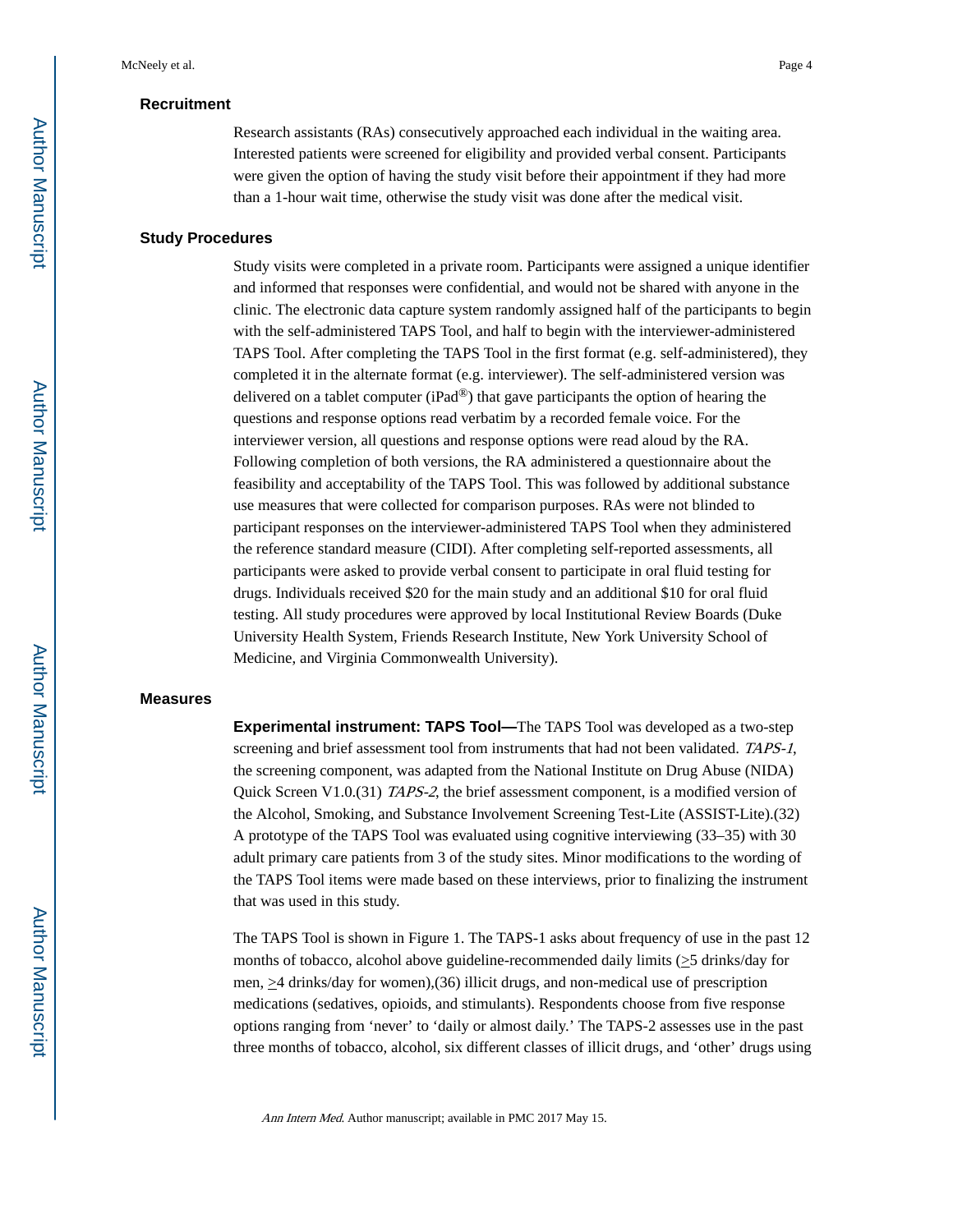For the TAPS-1, any response other than 'never' constitutes a positive screen. Those with a positive screen complete the corresponding items on the TAPS-2, and responses are summed within each substance class to generate a substance-specific risk score. TAPS Tool scores have a potential range of 0–3 for tobacco and other drugs, and 0–4 for alcohol. In clinical practice the TAPS-2 items would only be administered to those with a positive screen, but for the purposes of the study, participants completed all TAPS-2 items, regardless of their TAPS-1 responses.

**Reference measures—**The modified Composite International Diagnostic Interview, Second Edition, Substance Abuse Module (CIDI) was the 'gold standard' reference measure(37–41). The CIDI has been widely used in epidemiological and clinical research to assess substance use disorders (SUDs) based on the Diagnostic and Statistical Manual of Mental Disorders (DSM),  $4<sup>th</sup>$  edition. As in our previous research(42), we used the existing CIDI items that mapped onto the DSM-5 SUD classifications (by omiting the item on legal problems and including the CIDI item on craving).

Problem use was defined as past-year use with endorsement of one or more items on the CIDI. This approach has been used in prior screening tool studies to identify clinically important substance use that may not be severe enough to meet criteria for a SUD(42, 43). SUDs were defined using the standard diagnostic threshold of meeting two or more DSM criteria on the CIDI.

#### **Oral Fluid Testing**

The Intercept™ immunoassay (OraSure Technologies) provided an objective measure of point prevalence for the following drug classes: marijuana, cocaine, PCP, opiates, amphetamines, opiates, benzodiazepines, and barbiturates. It has a window of detection of up to 3 days for most drugs(44–46). To assist in interpretation of results, participants were assessed for medical use of medications that would be detected by the test. Oral fluid test results were not shared with participants, and were linked to the self-report data by the participant's unique identifier.

#### **Statistical Analysis**

Concurrent validity of the interviewer-administered and self-administered versions of the TAPS Tool, in comparison to the reference standard CIDI, was assessed for the risk categories of problem use and SUD for each substance class. We calculated sensitivity, specificity, and positive and negative diagnostic likelihood ratios (LRs)(47), with exact 95% confidence intervals (CIs). There were 5 participants who did not complete the entire CIDI, and one participant who did not complete the entire interviewer-administered TAPS Tool. When the score for the CIDI or TAPS Tool was missing for a given substance, these cases were excluded from the analyses. For identification of problem use, we selected cutoffs that maximized sensitivity. For SUD, cutoffs were selected that were both higher than the cutoff for problem use and had highest sensitivity.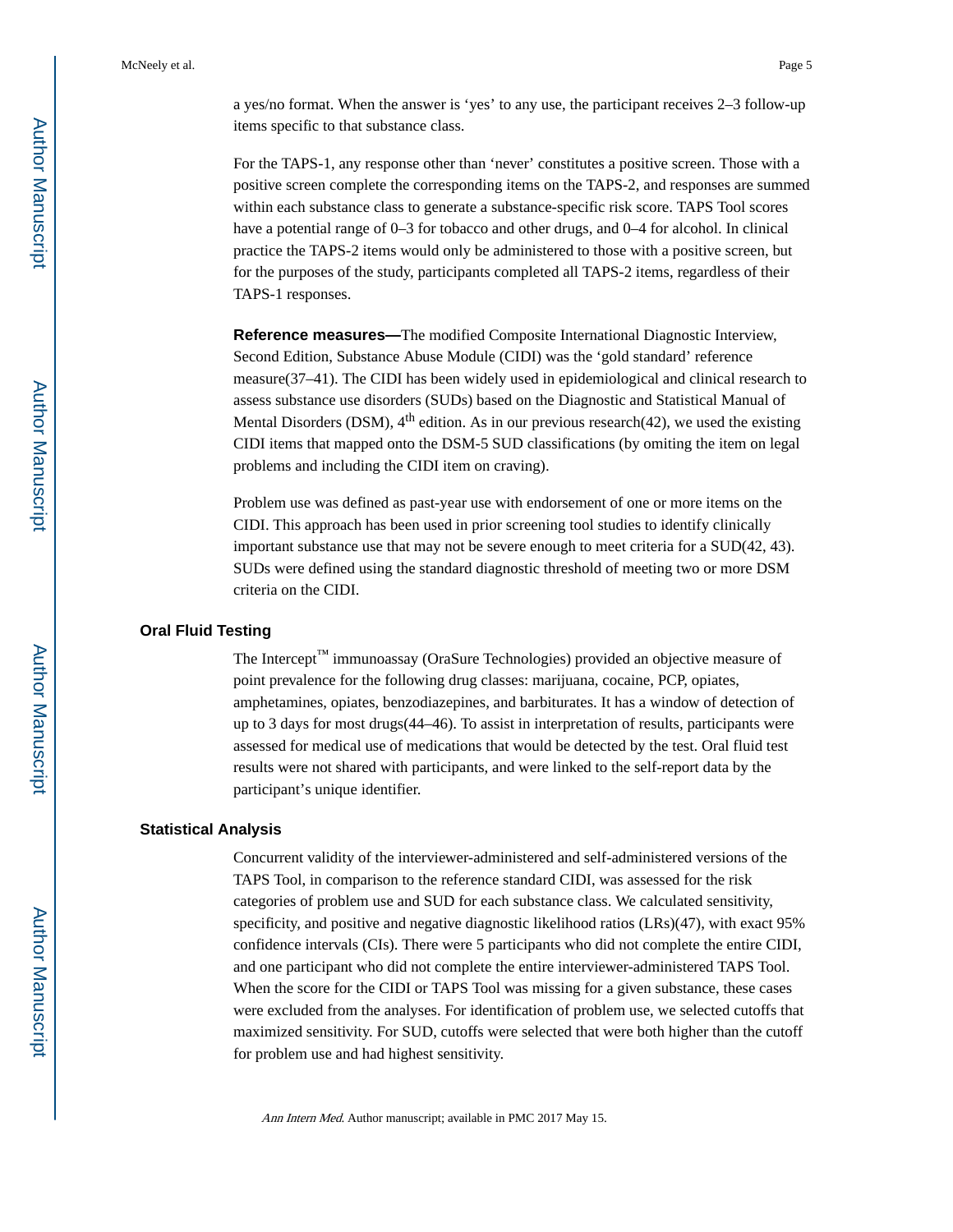To assess for differences based on order of administration of the TAPS Tool, we examined differences in prevalence for each substance related to order of administration and instrument (self-administered vs interviewer-administered) using a generalized estimating equation (GEE) approach.(48, 49) A two-way crossed model was fit, and to account for the crossover nature of the data, an unstructured working correlation matrix was used under the GEE framework. The most important parameter of interest was the interaction between order and instrument. This variable was highly significant for alcohol, suggesting there is a difference in the participant responses to self-administered and interviewer-administered TAPS tool due to order of administration. Reporting of alcohol use was higher (38.6%) among participants who had the self-administered tool first, compared to participants who had the self-administered tool second (30.7%). For substances other than alcohol, analyses of diagnostic accuracy were conducted without regard to order of administration. For alcohol, analyses were also conducted separately, restricted to the first version received (see Supplementary Tables 3a and 3b). All analyses were conducted in SAS® version 9.3 or 9.4.

**Role of the funding source—**The study was supported by a National Institute on Drug Abuse (NIDA) Center for Clinical Trials Network (CCTN) Cooperative Agreement. Coauthors include NIDA CCTN staff (GS and CC), who contributed to protocol development including study design and methods, conduct, and the preparation of the manuscript.

#### **RESULTS**

#### **Participants**

A total of 12,473 individuals were assessed for eligibility, of which 48% were eligible for participation (Figure 2). Among those eligible, 35% agreed to participate and were randomized. Of the 2,000 participants who completed the measures, 1,802 (90%) subsequently agreed to oral fluid testing.

As shown in Table 1, the mean  $(SD)$  age of the participants was 46.0 (14.7) and more than half (56.2%) were women. The prevalence of past-year use, as reported on the modified CIDI, is shown in Table 2. Among the participants who provided a sample for oral fluid testing, point prevalence was 11.3% for illicit substances, and 5.0% for non-medical use of prescription medications.

#### **Acceptability of the TAPS Tool**

The vast majority (99%) of participants said they felt comfortable answering the TAPS Tool questions, and said they would be comfortable sharing the results with their doctor (95%). Participants differed in their preferences for interviewer-versus self-administered screening: 24% preferred the iPad, 31% preferred the interview, and 45% had no preference.

#### **Comparison of Interviewer and Self-administered versions**

Overall, the interviewer-administered and self-administered versions of the TAPS Tool performed similarly, and generated the same cutoffs for problem use and SUD. Because they generated similar results, only the interviewer-administered version is presented in Table 3, while data for the self-administered version is in Supplemental Table 2. Small differences in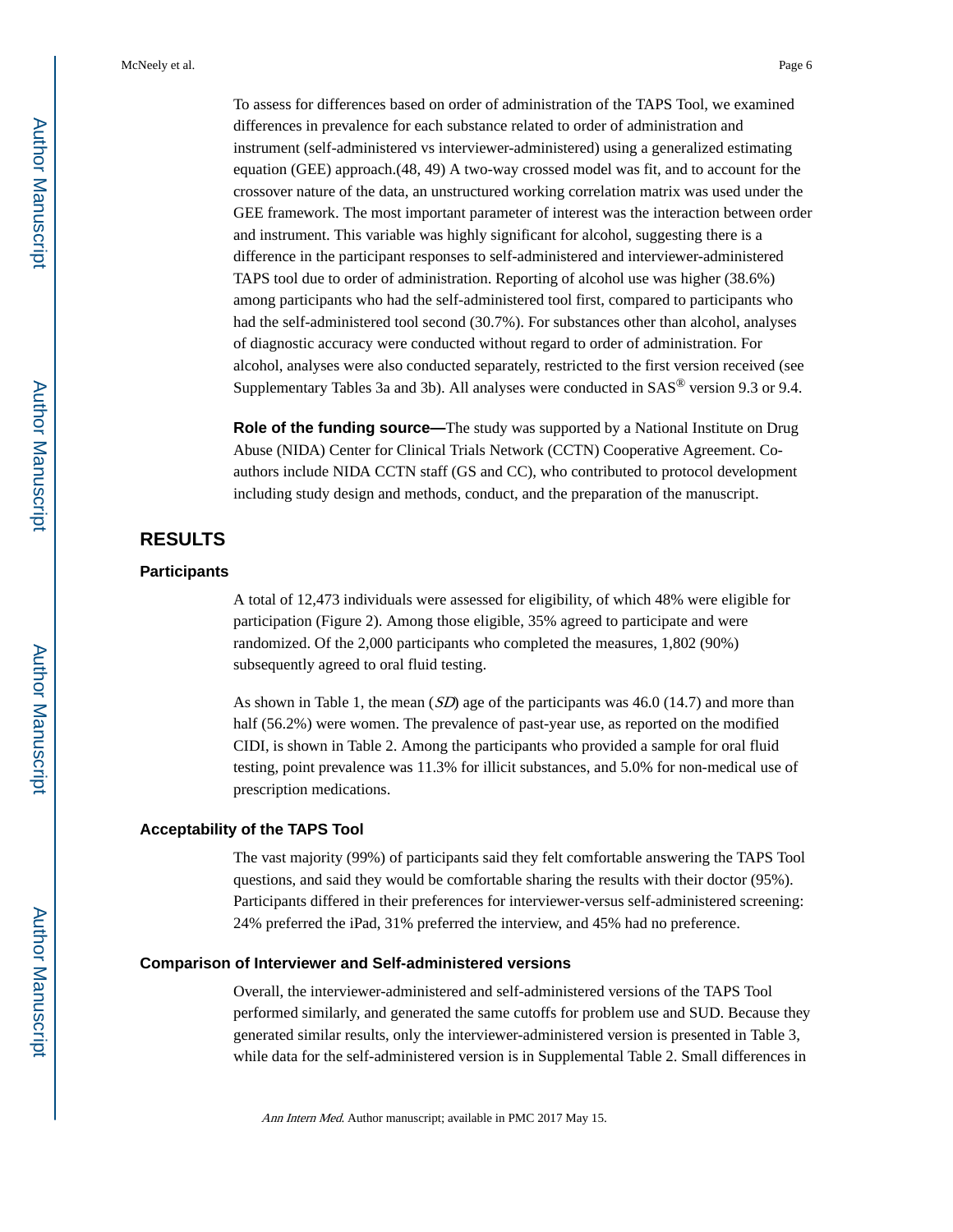sensitivity were observed, but they did not follow a consistent pattern. Specificity was almost uniformly high across substance classes, for both versions.

#### **Identification of problem use (Table 3)**

The optimal cutoff score for problem use was 1+. At this cutoff, the intervieweradministered TAPS Tool had good sensitivity and specificity for identifying any problem use of tobacco (0.93 and 0.87, respectively) and alcohol (0.74 and 0.79, respectively). For illicit drugs, sensitivity ranged from 0.82 (marijuana) to 0.68 (cocaine). For non-medical use of prescription drugs, sensitivity was 0.71 for opiates and 0.63 for sedatives. The 95% confidence intervals were broad for substances with lower prevalence in the study population. Specificity for identifying problem use was high (0.93 or greater) for all illicit and prescription drug classes. Positive LRs ranged from 3.5 for tobacco to over 250 for heroin, while negative LRs ranged from 0.08 for tobacco to 0.37 for sedatives.

#### **Identification of substance use disorder (Table 3)**

The optimal cutoff score on the TAPS Tool for identifying SUD was 2+. A lower cutoff of 1+ had higher sensitivity for identifying SUD, but because this was the optimal cutoff for problem use, it was not selected. Conversely, a higher cutoff of 3 demonstrated high specificity for identifying SUDs, but was not selected due to unacceptably low sensitivity  $\left($ <0.50). At a score of 2+, sensitivities were lower for identification of SUD than for problem use (although they were 0.70 or greater for tobacco, alcohol and marijuana), and specificities were no lower than 0.85. Positive LRs ranged from 4.7 to over 990, and negative LRs ranged from 0.30 to 0.52. The small number of participants with prescription stimulant use, (7 with problem use and 4 with SUD were identified on the CIDI), did not allow us to make meaningful estimates for this substance class.

#### **DISCUSSION**

This multi-site study of a substance use screening instrument found that for those substances that are most commonly used by primary care patients (i.e. tobacco, alcohol, and marijuana), the TAPS Tool has good sensitivity and specificity for identifying problem use. For substances that are less frequently encountered in primary care, sensitivity and specificity estimates were lower and less precise, and sensitivity for detection of SUD was unacceptably low. Thus, while the TAPS Tool cutoffs of  $1+$  for problem use and  $2+$  for SUD can be applied for alcohol, tobacco, and marijuana, for other drugs, any patient with a score of 1+ should be further assessed for presence of a SUD.

In comparison to other substance use screening instruments, the TAPS Tool has several characteristics that make it attractive for primary care. First, the TAPS Tool screens and assesses tobacco, alcohol, and all major drug classes in a single instrument. It has the potential to be easily integrated into regular clinical workflows, which in most settings have already been designed to screen for tobacco use (required under Meaningful Use Stage 2(50)). Second, the TAPS Tool gives substance-specific risk information, which is essential for ensuring patient safety, providing feedback and education, and guiding treatment decisions. Neither the widely-used Drug Abuse Screening Test (DAST-10)(25, 51) nor the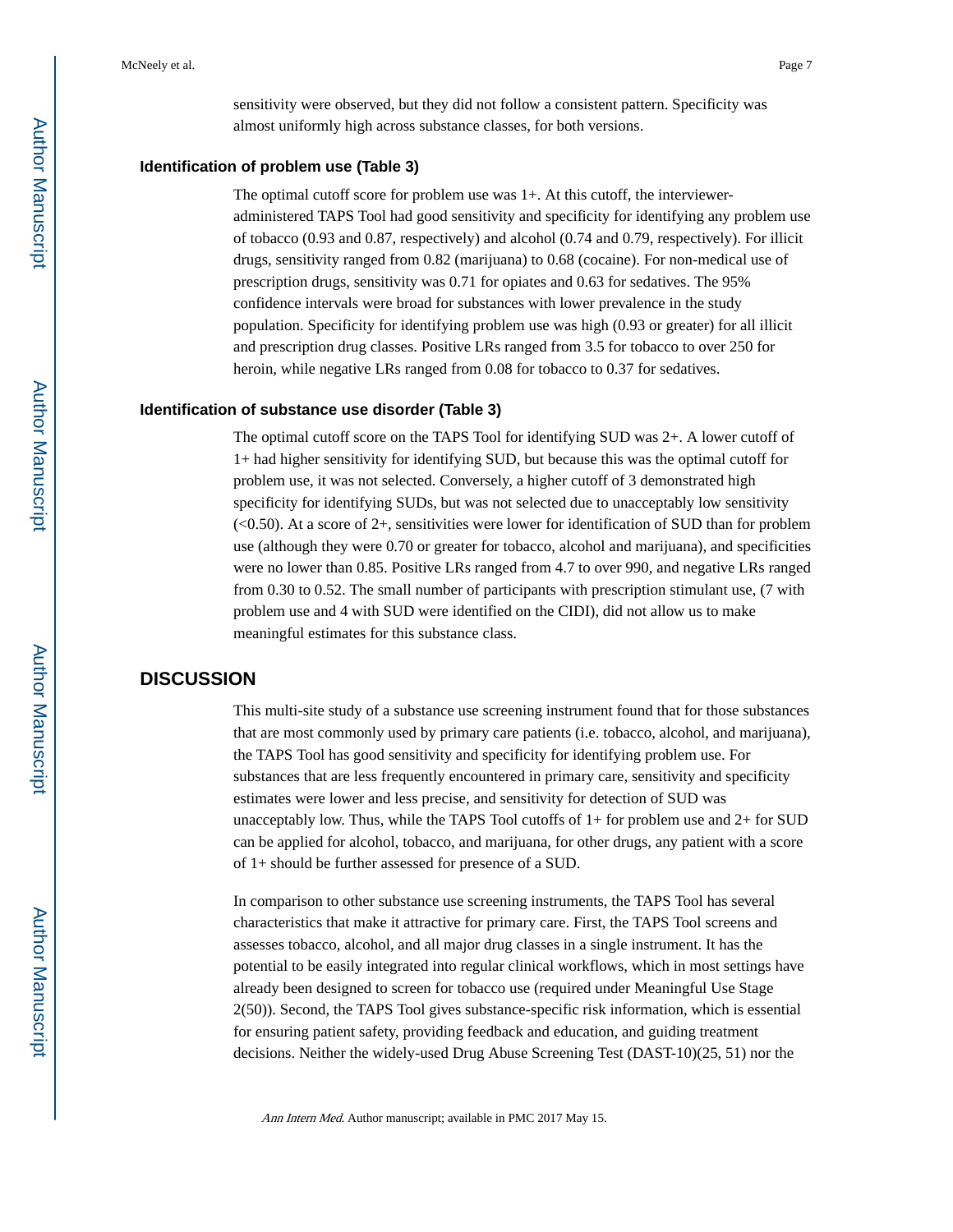newer Screen of Drug Use (SoDU)(29) provides this level of detail. Third, the TAPS Tool provides the option of a patient self-administered format, which can facilitate more accurate reporting of stigmatized behavior(52, 53), ensure fidelity of administration(54, 55), increase patient comfort(56), and reduce the burden on staff. It has the potential to be completed through a web-based patient portal, or on a kiosk or tablet computer in the clinic, that would upload screening results into the electronic health record.

In some practice settings, there may still be a role for very brief screeners (e.g. Substance Use Brief Screen (SUBS)(27), or single-item screening questions (SISQs) for alcohol and drugs(24–26)) to quickly identify patients with any unhealthy substance use. The four-item TAPS-1 screener could potentially accomplish this, and future reports will examine its performance as a stand-alone instrument. Yet, for the significant proportion of patients who are positive on a brief screener (28–29% in some studies(26, 27)), it is essential to have an efficient follow-up assessment that can risk-stratify patients and guide care. For alcohol, this can be accomplished with the AUDIT or AUDIT-C, which have been widely adopted(36, 43, 57, 58). There has been no similarly brief structured assessment tool for other drugs. Until now, the WHO ASSIST has been the only screening tool that provides substance-specific risk stratification for drugs, but its length and complexity has hindered its implementation in primary care settings(32, 59), (though a computer self-administered version could be more feasible(60)). The TAPS Tool streamlines the ASSIST to perform this assessment relatively quickly. Future research may explore whether the TAPS-2 could be simplified even further, either by reducing either the number of substances queried or the number of items.

The TAPS Tool has some shortcomings. Sensitivity was low for detecting problem use of some substances. It is possible that this reflects differences between the timeframe of our reference standard measure and the TAPS Tool. Although the TAPS Tool screens for use in the past 12 months (TAPS-1), the final score is based on use in the past 3 months (TAPS-2). As a result, the TAPS Tool could fail to identify individuals who had problem use in the past year that had not continued into the most recent 3-month period. However, by focusing on current use, the TAPS Tool identifies those patients who are most in need of clinical intervention, which is important in primary care settings where providers have multiple demands on their time. We have limited ability to draw comparisons with other instruments that screen for illicit and prescription drug use, because only the ASSIST, (and its shortened version the ASSIST-Lite), provide substance-specific results. Validation studies of the ASSIST have not reported its diagnostic accuracy at the WHO-recommended cutoffs, and were conducted in samples that included drug treatment and psychiatric patients(28, 61, 62). The ASSIST-Lite (on which the TAPS-2 is based) was developed from secondary analysis of data from the validation study of the full ASSIST(32), and its performance has not been previously assessed.

Performance of the TAPS Tool for detecting problem use and SUD was lowest for prescription medications, particularly on the self-administered version, but still compares favorably to an existing brief screening tool that specifically queries non-medical use of prescription drugs(27). The relatively low sensitivity of screening for this substance class could be due to confusion among participants about what constitutes non-medical use(63), poor comprehension, or question fatigue due to the length and complexity of these items on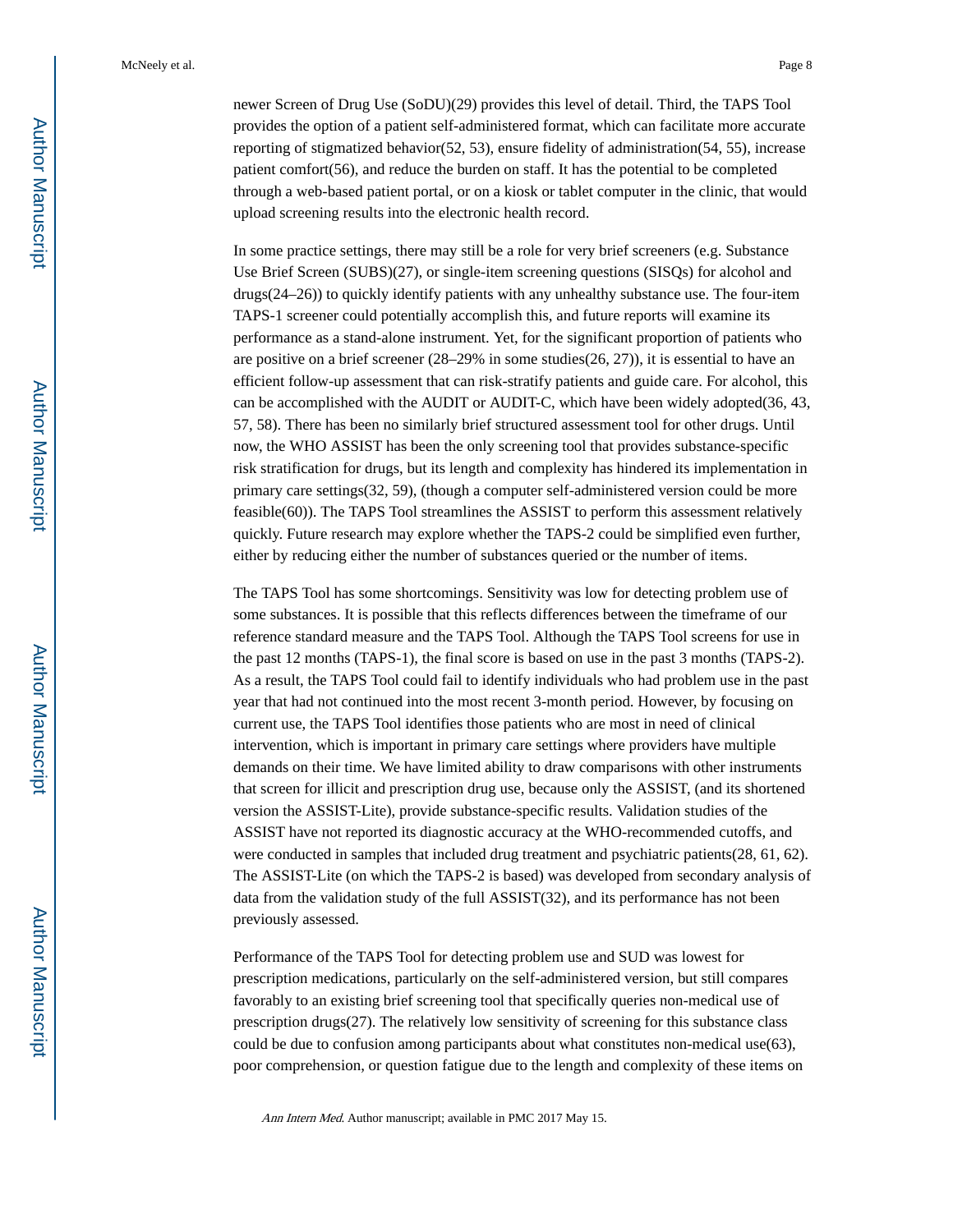the TAPS-1. The variability in how non-medical use is described in the TAPS-1 versus the TAPS-2 could have confused some respondents. In practice, performance of the TAPS and similar screening tools may be further compromised by patients' reluctance to disclose misuse of a medication to the physician who is prescribing it.

Interviewer-administered screening approaches can be challenging to implement in practice because they require staff time and training, and interviewers may modify the screening language in ways that compromise the tool's accuracy(54, 64). Self-administered tools could help to promote disclosure of substance use(52, 53, 65–67), but this format may not be feasible in all practice settings. Self-administration on an iPad could be problematic in patients with low literacy or poor vision, though the audio guidance can help to address these barriers. Elderly patients may have difficulty using an iPad. Tablet computers are currently uncommon in primary care settings, and their use would require considerations for workflow, security, and hygiene.

Our study design has several limitations. Although our sample was large, for most drug classes we did not have enough participants with problem use or SUD to develop and then test the cutoffs in separate samples. The low prevalence of certain drugs also led to poor precision in some estimates, particularly with respect to identifying a SUD. RAs administering the CIDI were not blinded to participant responses on the intervieweradministered TAPS Tool, which could potentially bias the CIDI responses. Our analyses relied on self-reported substance use, which has consistently shown good accuracy in research studies(68–71), but nonetheless depends on accurate and truthful disclosure of use. Data were collected with an assurance of confidentiality and anonymity, as they have been for all prior studies examining the concurrent validity of substance use screening tools, to increase the accuracy of self-report. In clinical practice, where patients are aware that medical providers will view their screening results, the diagnostic accuracy of the TAPS Tool might be expected to differ(54, 56, 69, 72).

The TAPS Tool was developed and evaluated only in English, which may limit its application in some settings. Though we recruited from clinics that had geographic and demographic diversity, our participants may not be representative of patients seen in all primary care settings. In particular, we had a high proportion of African-Americans and individuals with lower levels of education in our sample. Many eligible patients declined to participate in the study, and we are unable to assess how their inclusion would have impacted the performance of the TAPS Tool. Our study also has notable strengths, including enrollment of a large and diverse sample of adult primary care patients, high rates of completion of the reference standard measures, and a rigorous approach to testing both a self-administered and interviewer-administered version of the TAPS Tool.

#### **Conclusion**

Having information about a patient's substance use is essential for ensuring the quality and safety of medical care. This study supports the use of the TAPS Tool (at a cutoff of  $1+$ ) in screening primary care patients for problem substance use. It may also detect alcohol, tobacco, and marijuana use disorders, although further refinement is needed before it can be broadly recommended as a screener for SUD. Because it identifies problem use of all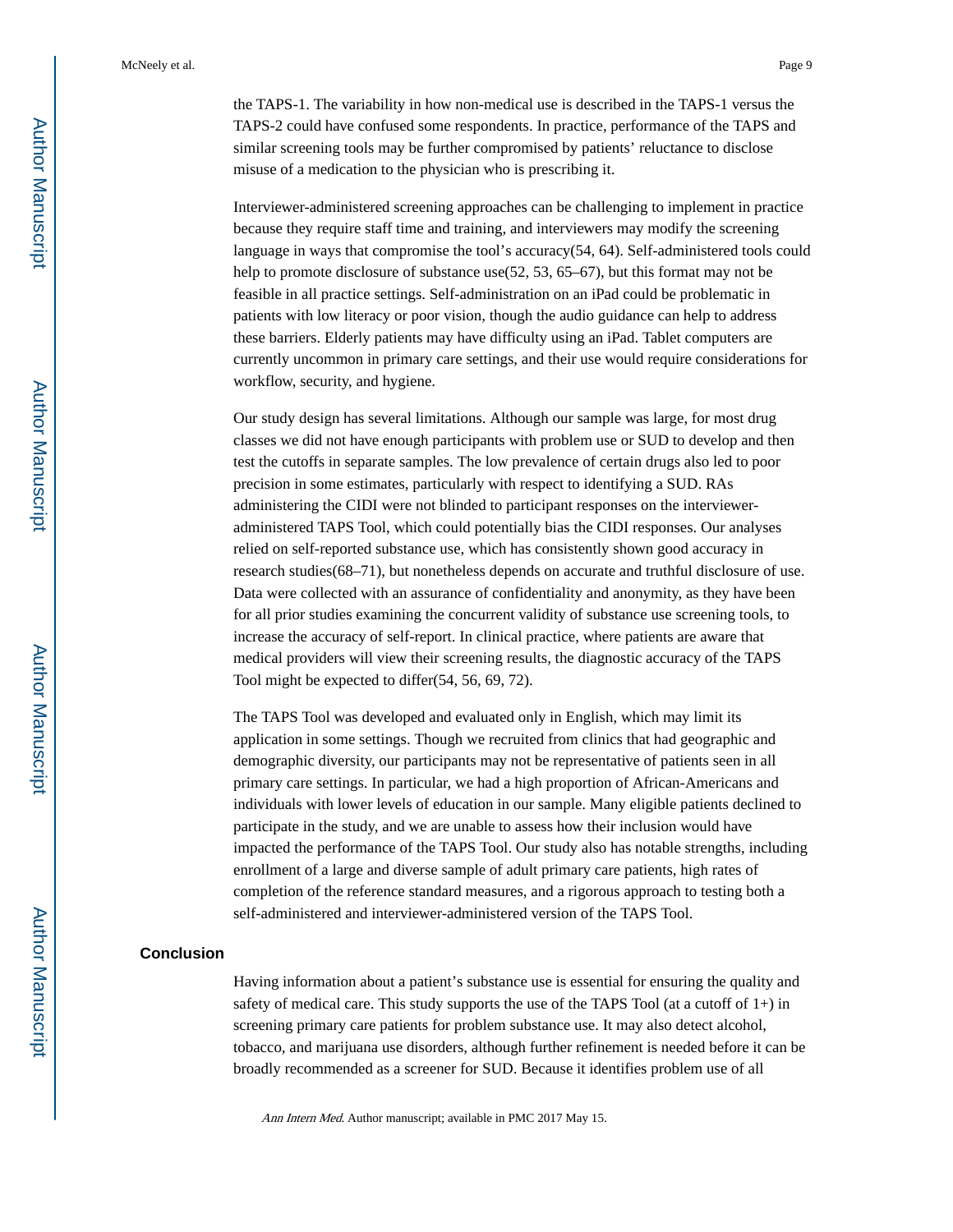commonly used substances with a limited number of questions, and has the flexibility to be either self-administered or completed as an interview, the TAPS Tool has the potential to ease barriers to incorporating substance screening into busy clinical environments.

#### **Supplementary Material**

Refer to Web version on PubMed Central for supplementary material.

#### **Acknowledgments**

Funding Source: National Institute on Drug Abuse cooperative grant awards: UG1DA013034; U10DA013727 and UG1DA040317; UG1DA013035.

The authors would like to acknowledge the contributions of Robert Ali and John Marsden, who developed the ASSIST-Lite instrument. We also express our appreciation for the work done by members of the study team: Saima Mili, Phoebe Gauthier, Sarah Farkas, Patsy Novo, Laura McElherne, Kimberly Micki Roseman, Carla Kingsbury, Melissa Johnston, Eve Jelstrom, Patrice Yohannes, Jack Chally, Paul Van Veldhuisen, Anne Hoehn, Lauren Yesko, and Alex Borbely.

#### **References**

- 1. U. S. Department of Health and Human Services. U. S. Department of Health and Human Services CfDCaP, National Center for Chronic Disease Prevention and Health Promotion, Office of Smoking and Health. A report of the Surgeon General. Atlanta, GA: 2014. The health consequences of smoking: 50 years of progress.
- 2. Mokdad AH, Marks JS, Stroup DF, Gerberding JL. Actual causes of death in the United States, 2000. JAMA. 2004; 291(10):1238–45. [PubMed: 15010446]
- 3. De Cock KM, Jaffe HW, Curran JW. The evolving epidemiology of HIV/AIDS. AIDS. 2012; 26(10):1205–13. [PubMed: 22706007]
- 4. Centers for Disease Control and Prevention. Prevention CfDCa. Morbidity and Mortality Weekly Report. Atlanta, GA: U. S. Department of Health and Human Services; 2012. CDC grand rounds: Prescription drug overdoses - a U.S. epidemic; p. 10-3.
- 5. Centers for Medicare and Medicaid Services (CMS). 2014 Clinical Quality Measures (CQMs): Adult Recommended Core Measures. 2014.
- 6. Maciosek MV, Coffield AB, Edwards NM, Flottemesch TJ, Goodman MJ, Solberg LI. Priorities among effective clinical preventive services: results of a systematic review and analysis. Am J Prev Med. 2006; 31(1):52–61. [PubMed: 16777543]
- 7. Moyer VA. Screening and behavioral counseling interventions in primary care to reduce alcohol misuse: U.S. preventive services task force recommendation statement. Ann Intern Med. 2013; 159(3):210–18. [PubMed: 23698791]
- 8. Solberg LI, Maciosek MV, Edwards NM. Primary care intervention to reduce alcohol misuse ranking its health impact and cost effectiveness. Am J Prev Med. 2008; 34(2):143–52. [PubMed: 18201645]
- 9. Whitlock EP, Polen MR, Green CA, Orleans T, Klein J. Behavioral counseling interventions in primary care to reduce risky/harmful alcohol use by adults: a summary of the evidence for the U.S. Preventive Services Task Force. Ann Intern Med. 2004; 140(7):557–68. [PubMed: 15068985]
- 10. Roy-Byrne P, Bumgardner K, Krupski A, Dunn C, Ries R, Donovan D, et al. Brief intervention for problem drug use in safety-net primary care settings: a randomized clinical trial. JAMA. 2014; 312(5):492–501. [PubMed: 25096689]
- 11. Saitz R, Palfai TP, Cheng DM, Alford DP, Bernstein JA, Lloyd-Travaglini CA, et al. Screening and brief intervention for drug use in primary care: the ASPIRE randomized clinical trial. JAMA. 2014; 312(5):502–13. [PubMed: 25096690]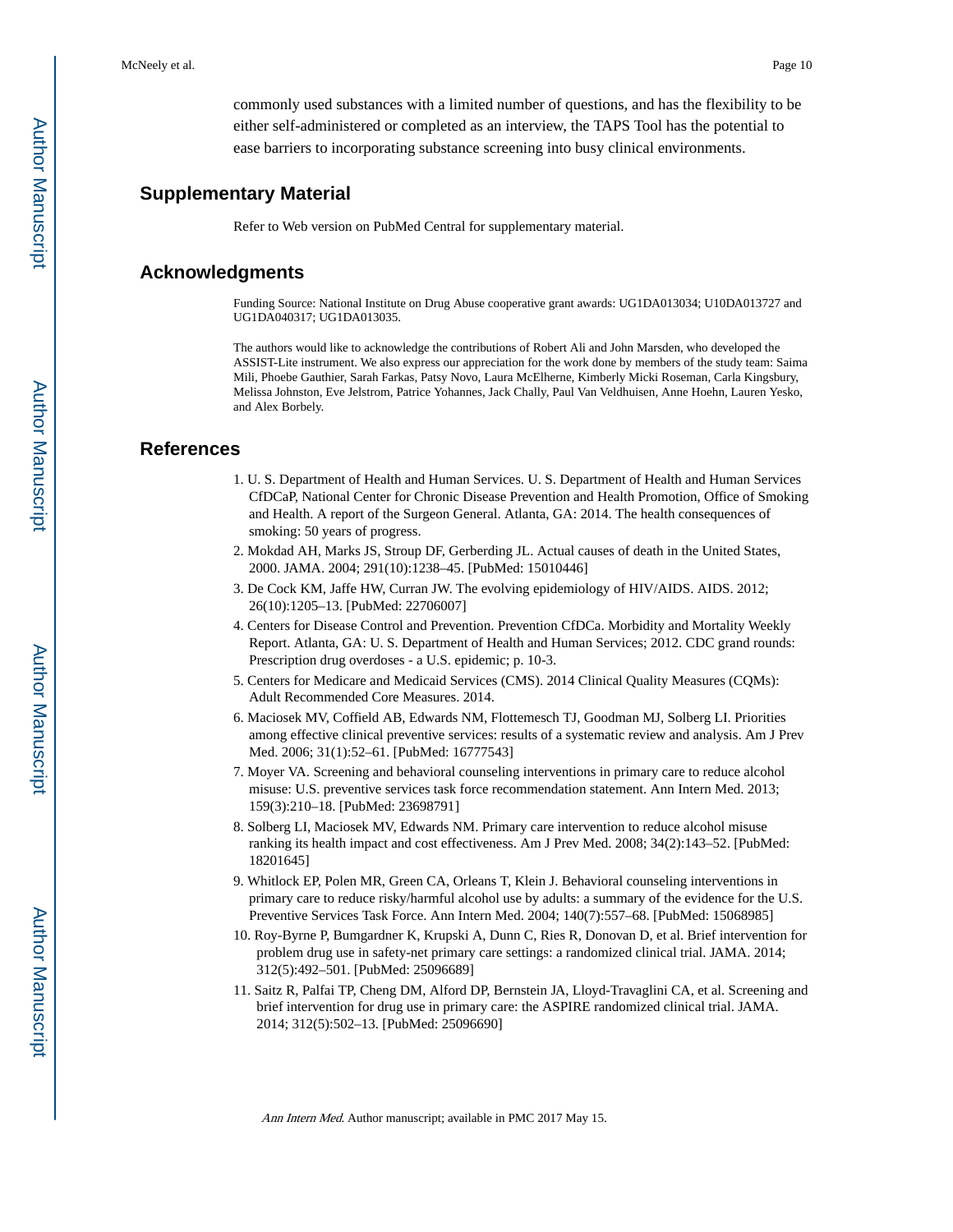- 12. Saitz R, Alford DP, Bernstein J, Cheng DM, Samet J, Palfai T. Screening and brief intervention for unhealthy drug use in primary care settings: randomized clinical trials are needed. J Addict Med. 2010; 4(3):123–30. [PubMed: 20936079]
- 13. U.S. Preventive Services Task Force. Screening for Illicit Drug Use: U.S. Preventive Services Task Force Recommendation Statement. 2008.
- 14. Danaei G, Ding EL, Mozaffarian D, Taylor B, Rehm J, Murray CJ, et al. The preventable causes of death in the United States: comparative risk assessment of dietary, lifestyle, and metabolic risk factors. PLoS Med. 2009; 6(4):e1000058. [PubMed: 19399161]
- 15. Malta M, Strathdee SA, Magnanini MM, Bastos FI. Adherence to antiretroviral therapy for human immunodeficiency virus/acquired immune deficiency syndrome among drug users: a systematic review. Addiction. 2008; 103(8):1242–57. [PubMed: 18855813]
- 16. Arnsten JH, Demas PA, Grant RW, Gourevitch MN, Farzadegan H, Howard AA, et al. Impact of active drug use on antiretroviral therapy adherence and viral suppression in HIV-infected drug users. J Gen Intern Med. 2002; 17(5):377–81. [PubMed: 12047736]
- 17. Antoniou T, Tseng AL. Interactions between recreational drugs and antiretroviral agents. Ann Pharmacother. 2002; 36(10):1598–613. [PubMed: 12243611]
- 18. Lindsey WT, Stewart D, Childress D. Drug Interactions between Common Illicit Drugs and Prescription Therapies. American Journal of Drug and Alcohol Abuse. 2012; 38(4):334–43. [PubMed: 22221229]
- 19. Centers for Disease Control and Prevention. Unintentional poisoning deaths--United States, 1999– 2004. MMWR Morb Mortal Wkly Rep. 2007; 56(5):93–6. [PubMed: 17287712]
- 20. Lanier, D., Ko, S. Screening in Primary Care Settings for Illicit Drug Use: Assessment of Screening Instruments: A Supplemental Evidence Update for the U.S. Preventive Services Task Force. Rockville (MD): 2008.
- 21. Wu LT, Blazer DG, Woody GE, Burchett B, Yang C, Pan JJ, et al. Alcohol and drug dependence symptom items as brief screeners for substance use disorders: results from the Clinical Trials Network. J Psychiatr Res. 2012; 46(3):360–9. [PubMed: 22204775]
- 22. Wu LT, Swartz MS, Pan JJ, Burchett B, Mannelli P, Yang C, et al. Evaluating brief screeners to discriminate between drug use disorders in a sample of treatment-seeking adults. Gen Hosp Psychiatry. 2013; 35(1):74–82. [PubMed: 22819723]
- 23. Ghitza UE, Wu LT, Tai B. Integrating substance abuse care with community diabetes care: implications for research and clinical practice. Subst Abuse Rehabil. 2013; 4:3–10. Epub 2013 Jan 11. [PubMed: 23378792]
- 24. Smith PC, Schmidt SM, Allensworth-Davies D, Saitz R. Primary care validation of a singlequestion alcohol screening test. J Gen Intern Med. 2009; 24(7):783–8. [PubMed: 19247718]
- 25. Smith PC, Schmidt SM, Allensworth-Davies D, Saitz R. A Single-Question Screening Test for Drug Use in Primary Care. Archives of Internal Medicine. 2010; 170(13):1155–60. [PubMed: 20625025]
- 26. McNeely J, Cleland CM, Strauss SM, Palamar JJ, Rotrosen J, Saitz R. Validation of Self-Administered Single-Item Screening Questions (SISQs) for Unhealthy Alcohol and Drug Use in Primary Care Patients. J Gen Intern Med. 2015
- 27. McNeely J, Strauss SM, Saitz R, Cleland CM, Palamar JJ, Rotrosen J, et al. A Brief Patient Selfadministered Substance Use Screening Tool for Primary Care: Two-site Validation Study of the Substance Use Brief Screen (SUBS). Am J Med. 2015
- 28. Humeniuk R, Ali R, Babor TF, Farrell M, Formigoni ML, Jittiwutikarn J, et al. Validation of the Alcohol, Smoking And Substance Involvement Screening Test (ASSIST). Addiction. 2008; 103(6):1039–47. [PubMed: 18373724]
- 29. Tiet QQ, Leyva YE, Moos RH, Frayne SM, Osterberg L, Smith B. Screen of Drug Use: Diagnostic Accuracy of a New Brief Tool for Primary Care. JAMA Intern Med. 2015
- 30. Yudko E, Lozhkina O, Fouts A. A comprehensive review of the psychometric properties of the Drug Abuse Screening Test. J Subst Abuse Treat. 2007; 32(2):189–98. [PubMed: 17306727]
- 31. National Institute on Drug Abuse (NIDA). Screening for Drug Use in Medical Settings. National Institutes of Health; 2010.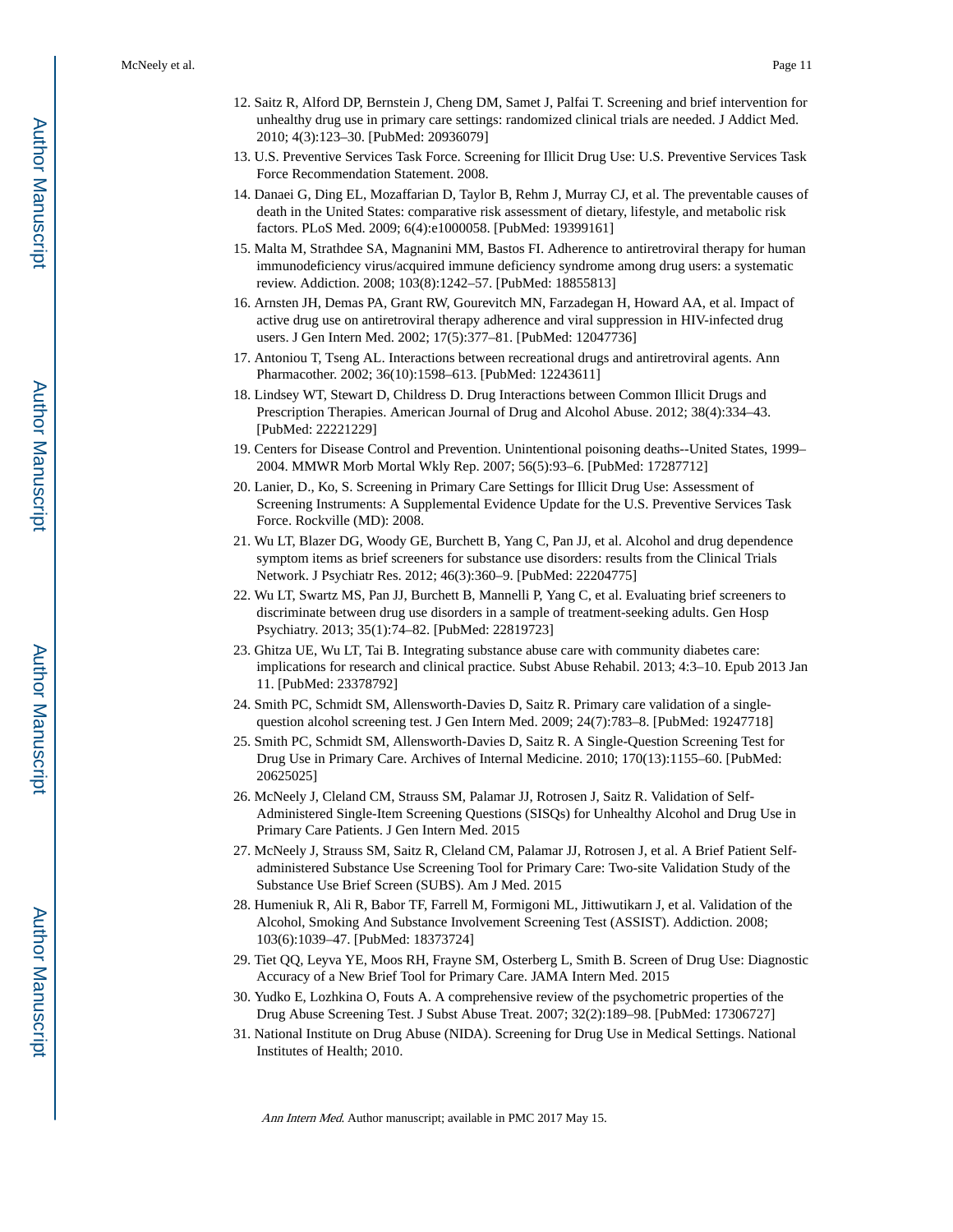- 32. Ali R, Meena S, Eastwood B, Richards I, Marsden J. Ultra-rapid screening for substance-use disorders: The Alcohol, Smoking and Substance Involvement Screening Test (ASSIST-Lite). Drug and Alcohol Dependence. 2013; 132(1–2):352–61. [PubMed: 23561823]
- 33. Campanelli P. Testing survey questions: New directions in cognitive interviewing. Bulletin de Methodologie Sociologique. 1997; 55:5–17.
- 34. Willis G, Royston P, Bercini D. The use of verbal report methods in the development and testing of survey questionnaires. Applied Cognitive Psychology. 1991; 5:251–67.
- 35. Willis G, Schechter S. Evaluation of cognitive interviewing techniques: do the results generalize to the field? Bulletin de Methodologie Sociologique. 1997; 55:40–66.
- 36. National Institute on Alcohol Abuse and Alcoholism (NIAAA). Helping patients who drink too much: A clinician's guide. 2005. National Institute on Alcohol Abuse and Alcoholism (NIAAA);
- 37. Forman RF, Svikis D, Montoya ID, Blaine J. Selection of a substance use disorder diagnostic instrument by the National Drug Abuse Treatment Clinical Trials Network. J Subst Abuse Treat. 2004; 27(1):1–8. [PubMed: 15223087]
- 38. Compton WM, Cottler LB, Dorsey KB, Spitznagel EL, Mager DE. Comparing assessments of DSM-IV substance dependence disorders using CIDI-SAM and SCAN. Drug Alcohol Depend. 1996; 41(3):179–87. [PubMed: 8842630]
- 39. Cottler, LB. Composite International Diagnostic Interview Substance Abuse Module (SAM). St. Louis, MO: Department of Psychiatry, Washington University School of Medicine; 2000.
- 40. Cottler LB, Robins LN, Helzer JE. The reliability of the CIDI-SAM: a comprehensive substance abuse interview. Br J Addict. 1989; 84(7):801–14. [PubMed: 2758153]
- 41. Robins LN, Wing J, Wittchen HU, Helzer JE, Babor TF, Burke J, et al. The Composite International Diagnostic Interview. An epidemiologic Instrument suitable for use in conjunction with different diagnostic systems and in different cultures. Arch Gen Psychiatry. 1988; 45(12): 1069–77. [PubMed: 2848472]
- 42. Gryczynski J, Kelly SM, Mitchell SG, Kirk A, O'Grady KE, Schwartz RP. Validation and performance of the Alcohol, Smoking and Substance Involvement Screening Test (ASSIST) among adolescent primary care patients. Addiction. 2015; 110(2):240–7. [PubMed: 25311148]
- 43. Bradley KA, DeBenedetti AF, Volk RJ, Williams EC, Frank D, Kivlahan DR. AUDIT-C as a brief screen for alcohol misuse in primary care. Alcohol Clin Exp Res. 2007; 31(7):1208–17. [PubMed: 17451397]
- 44. Cone EJ, Presley L, Lehrer M, Seiter W, Smith M, Kardos KW, et al. Oral fluid testing for drugs of abuse: positive prevalence rates by Intercept immunoassay screening and GC-MS-MS confirmation and suggested cutoff concentrations. J Anal Toxicol. 2002; 26(8):541–6. [PubMed: 12501910]
- 45. Heltsley R, DePriest A, Black DL, Robert T, Marshall L, Meadors VM, et al. Oral fluid drug testing of chronic pain patients. I. Positive prevalence rates of licit and illicit drugs. J Anal Toxicol. 2011; 35(8):529–40. [PubMed: 22004671]
- 46. Cooke F, Bullen C, Whittaker R, McRobbie H, Chen MH, Walker N. Diagnostic accuracy of NicAlert cotinine test strips in saliva for verifying smoking status. Nicotine Tob Res. 2008; 10(4): 607–12. [PubMed: 18418783]
- 47. Pepe, MS. The statistical evaluation of medical tests for classification and prediction. New York, NY: Oxford University Press; 2003.
- 48. Liang KY, Zeger SL. Longitudinal data analysis using generalized linear models. Biometrika. 1986; 73:13–22.
- 49. Zeger SL, Liang KY. Longitudinal data analysis for discrete and continuous outcomes. Biometrics. 1986; 42(1):121–30. [PubMed: 3719049]
- 50. Department of Health and Human Services. Medicare and Medicaid Programs; Electronic Health Record Incentive Program - Stage 2. Federal Register. 2012; 77(171)
- 51. Skinner HA. The drug abuse screening test. Addict Behav. 1982; 7(4):363–71. [PubMed: 7183189]
- 52. Tourangeau R, Smith TW. Asking sensitive questions The impact of data collection mode, question format, and question context. Public Opinion Quarterly. 1996; 60(2):275–304.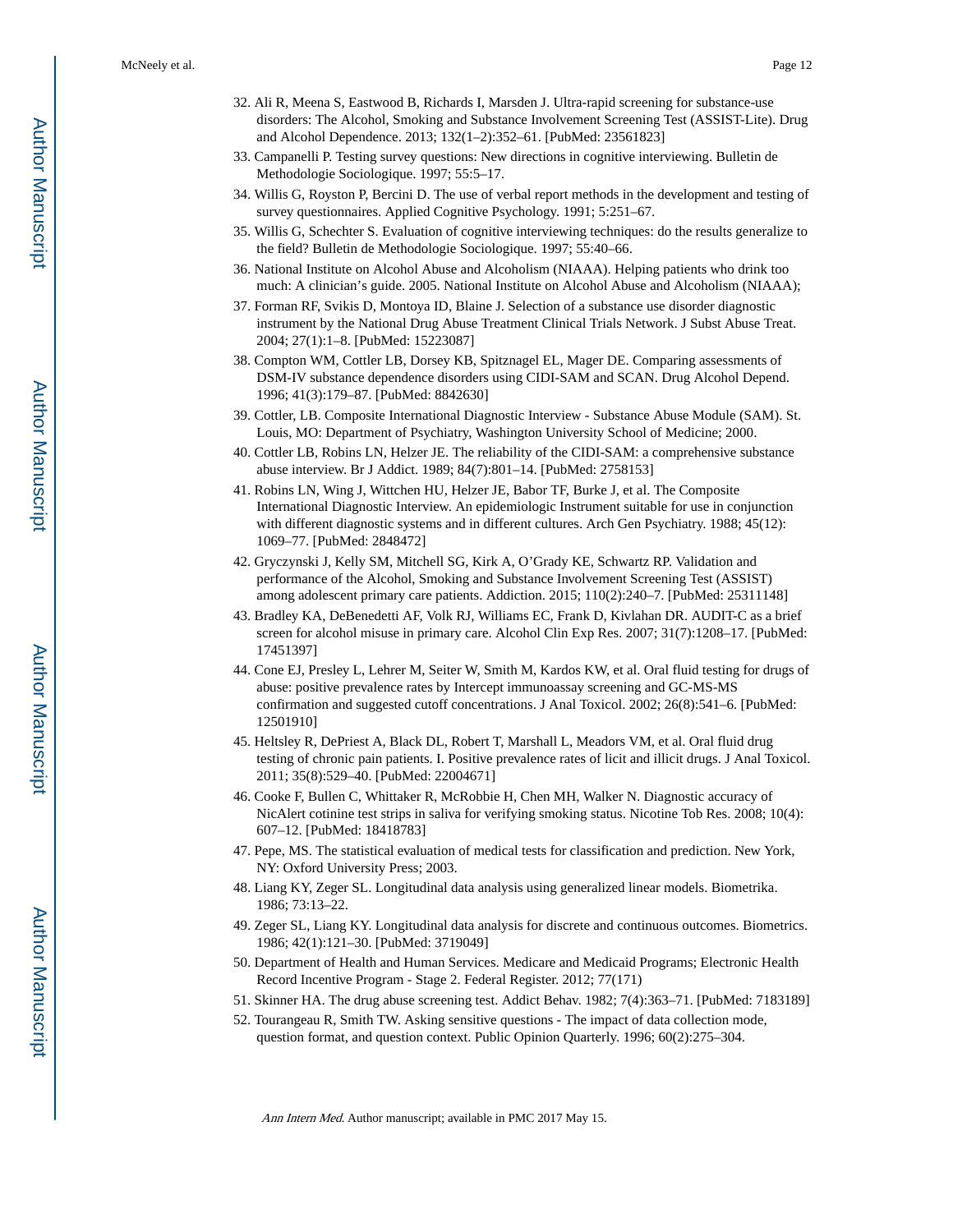- 53. Wight RG, Rotheram-Borus MJ, Klosinski L, Ramos B, Calabro M, Smith R. Screening for transmission behaviors among HIV-infected adults. Aids Education and Prevention. 2000; 12(5): 431–41. [PubMed: 11063062]
- 54. Bradley KA, Lapham GT, Hawkins EJ, Achtmeyer CE, Williams EC, Thomas RM, et al. Quality concerns with routine alcohol screening in VA clinical settings. J Gen Intern Med. 2011; 26(3): 299–306. [PubMed: 20859699]
- 55. Williams EC, Achtmeyer CE, Rittmueller SE, Lapham GT, Chavez LJ, Thomas RM, et al. Factors underlying quality problems with alcohol screening in routine care. Addiction Science & Clinical Practice. 2013; 8(Suppl 1):A85.
- 56. Spear SESM, Gilberti B, Fiellin M, McNeely J. Feasibility and acceptability of an audio computerassisted self-interview version of the Alcohol, Smoking, and Substance Involvement Screening Test (ASSIST) in primary care patients. Subst Abus. 2015 (in press).
- 57. Bradley KA, Bush KR, Epler AJ, Dobie DJ, Davis TM, Sporleder JL, et al. Two brief alcoholscreening tests From the Alcohol Use Disorders Identification Test (AUDIT): validation in a female Veterans Affairs patient population. Arch Intern Med. 2003; 163(7):821–9. [PubMed: 12695273]
- 58. Reinert DF, Allen JP. The alcohol use disorders identification test: an update of research findings. Alcohol Clin Exp Res. 2007; 31(2):185–99. [PubMed: 17250609]
- 59. Babor TF, McRee BG, Kassebaum PA, Grimaldi PL, Ahmed K, Bray J. Screening, Brief Intervention, and Referral to Treatment (SBIRT): toward a public health approach to the management of substance abuse. Subst Abus. 2007; 28(3):7–30. [PubMed: 18077300]
- 60. McNeely J, Strauss SM, Rotrosen J, Ramautar A, Gourevitch MN. Validation of an audio computer assisted self interview (ACASI) version of the alcohol, smoking and substance involvement screening test (ASSIST) in primary care patients. Addiction. 2015 (in press).
- 61. Hides L, Cotton SM, Berger G, Gleeson J, O'Donnell C, Proffitt T, et al. The reliability and validity of the Alcohol, Smoking and Substance Involvement Screening Test (ASSIST) in firstepisode psychosis. Addict Behav. 2009; 34(10):821–5. [PubMed: 19324499]
- 62. Newcombe DA, Humeniuk RE, Ali R. Validation of the World Health Organization Alcohol, Smoking and Substance Involvement Screening Test (ASSIST): report of results from the Australian site. Drug Alcohol Rev. 2005; 24(3):217–26. [PubMed: 16096125]
- 63. McNeely J, Halkitis PN, Horton A, Khan R, Gourevitch MN. How patients understand the term "nonmedical use" of prescription drugs: insights from cognitive interviews. Subst Abus. 2014; 35(1):12–20. [PubMed: 24588288]
- 64. Williams EC, Achtmeyer CE, Rittmueller SE, Lapham GT, Chavez LJ, Thomas RM, et al. Factors underlying quality problems with alcohol screening in routine care. Addiction Science & Clinical Practice. 2013; 8(Suppl 1):A85.
- 65. Des Jarlais DC, Paone D, Milliken J, Turner CF, Miller H, Gribble J, et al. Audio-computer interviewing to measure risk behaviour for HIV among injecting drug users: a quasi-randomised trial. Lancet. 1999; 353(9165):1657–61. [PubMed: 10335785]
- 66. Rogers SM, Miller HG, Turner CF. Effects of interview mode on bias in survey measurements of drug use: do respondent characteristics make a difference? Subst Use Misuse. 1998; 33(10):2179– 200. [PubMed: 9744846]
- 67. Kim J, Dubowitz H, Hudson-Martin E, Lane W. Comparison of 3 data collection methods for gathering sensitive and less sensitive information. Ambul Pediatr. 2008; 8(4):255–60. [PubMed: 18644548]
- 68. Babor TF, Brown J, Delboca FK. Validity of Self-Reports in Applied-Research on Addictive Behaviors - Fact or Fiction. Behavioral Assessment. 1990; 12(1):5–31.
- 69. Del Boca FK, Darkes J. The validity of self-reports of alcohol consumption: state of the science and challenges for research. Addiction. 2003; 98(Suppl 2):1–12.
- 70. Hser YI. Self-reported drug use: results of selected empirical investigations of validity. NIDA Res Monogr. 1997; 167:320–43. [PubMed: 9243568]
- 71. Secades-Villa R, Fernandez-Hermida JR. The validity of self-reports in a follow-up study with drug addicts. Addict Behav. 2003; 28(6):1175–82. [PubMed: 12834660]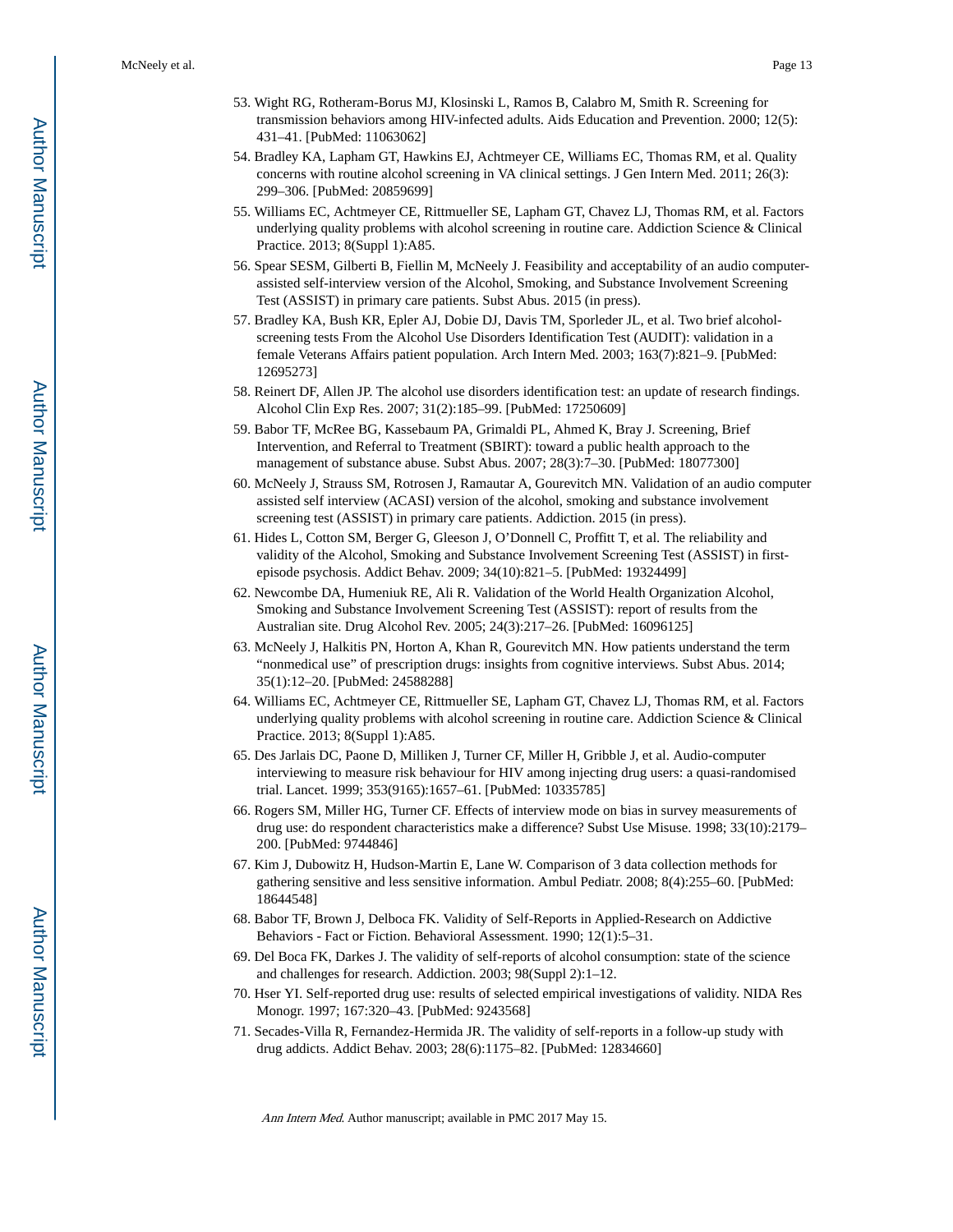72. Merrill JO, Rhodes LA, Deyo RA, Marlatt GA, Bradley KA. Mutual mistrust in the medical care of drug users: the keys to the "narc" cabinet. J Gen Intern Med. 2002; 17(5):327–33. [PubMed: 12047728]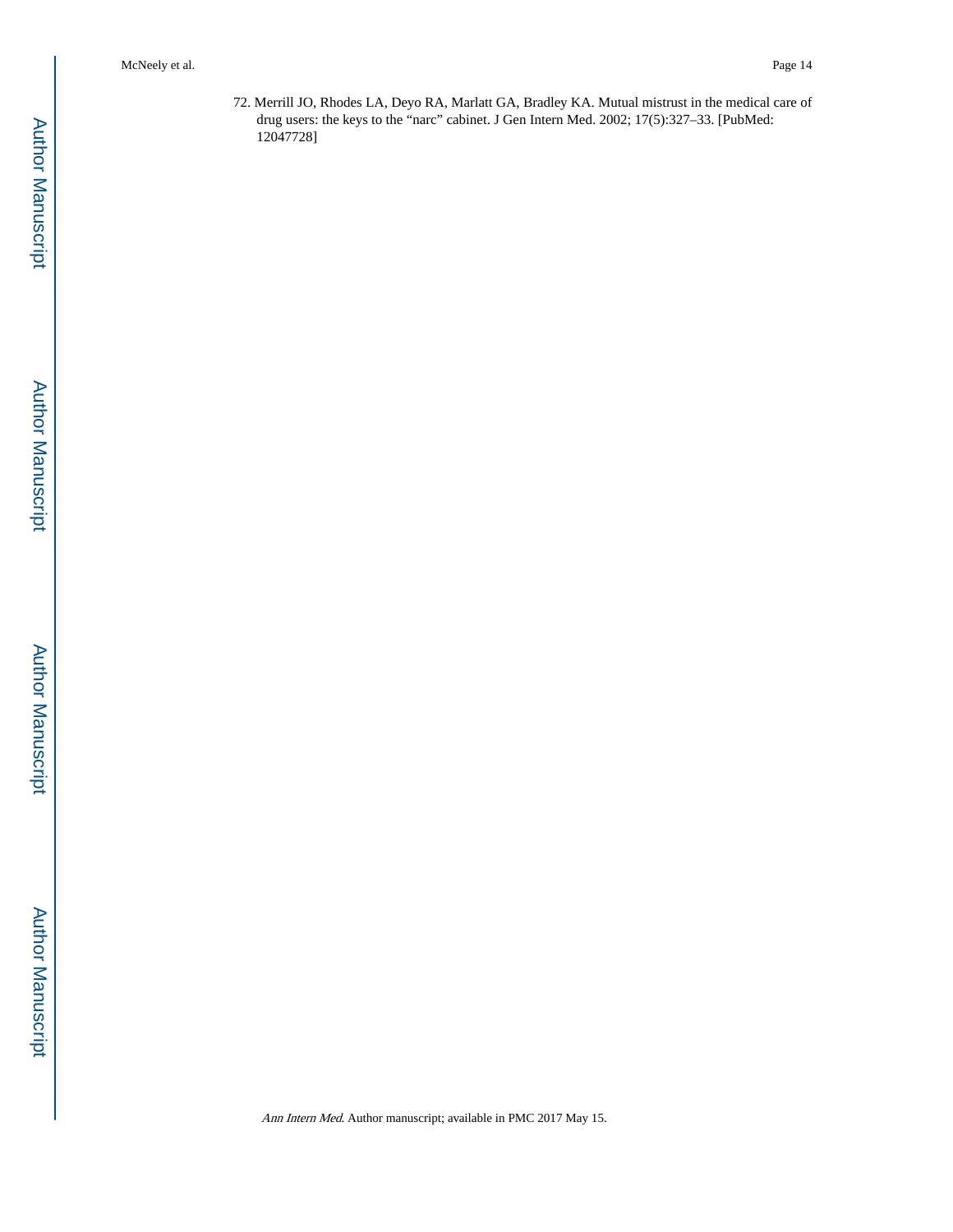| <b>TAPS 1</b>                                                                                                                                                                       | <b>TAPS 2</b>                                                                                                                                                                                                                                                                                                                                                                                                                                                                                             | <b>TAPS SCORE</b>                 |
|-------------------------------------------------------------------------------------------------------------------------------------------------------------------------------------|-----------------------------------------------------------------------------------------------------------------------------------------------------------------------------------------------------------------------------------------------------------------------------------------------------------------------------------------------------------------------------------------------------------------------------------------------------------------------------------------------------------|-----------------------------------|
| In the PAST 12 MONTHS, how often have<br>you used any tobacco product?                                                                                                              | In the PAST 3 MONTHS, did you smoke a cigarette containing tobacco? (no=0, yes=1)<br>In the PAST 3 MONTHS, did you usually smoke more than 10 cigarettes each day?( $no=0$ , yes=1)<br>-screen + $\rightarrow$ •<br>In the PAST 3 MONTHS, did you usually smoke within 30 minutes after waking?( $no=0$ , $yes=1$ )                                                                                                                                                                                       | <b>Tobacco Score</b><br>$(0-3)$   |
| In the PAST 12 MONTHS, how often have<br>vou<br>had 5 or more drinks (men)/4 or more<br>drinks (women) containing alcohol in one<br>day?                                            | In the PAST 3 MONTHS, did you have a drink containing alcohol? (no=0, yes=1)<br>In the PAST 3 MONTHS, did you have 5 or more drinks containing alcohol in a day? ( $no=0$ , $yes=1$ )<br>screen +-<br>In the PAST 3 MONTHS, have you tried and failed to control, cut down or stop drinking? (no=0, yes=1)<br>In the PAST 3 MONTHS, has anyone expressed concern about your drinking? ( $no=0$ , $yes=1$ )                                                                                                | <b>Alcohol Score</b><br>$(0-4)$   |
|                                                                                                                                                                                     | In the PAST 3 MONTHS, did you use marijuana (hash, weed)? (no=0, yes=1)<br>In the PAST 3 MONTHS, have you had a strong desire or urge to use marijuana at least once a week or more often?<br>$(no=0, yes=1)$<br>In the PAST 3 MONTHS, has anyone expressed concern about your use of marijuana? (no=0, yes=1)                                                                                                                                                                                            | <b>Cannabis Score</b><br>$(0-3)$  |
| In the PAST 12 MONTHS, how often have<br>you<br>used any drugs including marijuana,<br>cocaine or crack, heroin,<br>methamphetamine (crystal meth),<br>hallucinogens, ecstasy/MDMA? | screen +<br>In the PAST 3 MONTHS, did you use cocaine, crack, or methamphetamine (crystal meth)? (no=0, yes=1)<br>In the PAST 3 MONTHS, did you use cocaine, crack, or methamphetamine (crystal meth) at least once a week or more<br>screen +→<br>often? (no=0, yes=1)<br>In the PAST 3 MONTHS, has anyone expressed concern about your use of cocaine, crack, or methamphetamine<br>(crystal meth)? (no=0, yes=1)<br>screen +                                                                           | <b>Stimulant Score</b><br>$(0-3)$ |
|                                                                                                                                                                                     | In the PAST 3 MONTHS, did you use heroin? (no=0, yes=1)<br>In the PAST 3 MONTHS, have you tried and failed to control, cut down or stop using heroin? (no=0, yes=1)<br>In the PAST 3 MONTHS, has anyone expressed concern about your use of heroin? (no=0, yes=1)                                                                                                                                                                                                                                         | <b>Heroin Score</b><br>$(0-3)$    |
|                                                                                                                                                                                     | In the PAST 3 MONTHS, did you use a prescription opiate pain reliever (for example, Percocet, Vicodin) not as<br>prescribed or that was not prescribed for you? (no=0, yes=1)<br>In the PAST 3 MONTHS, have you tried and failed to control, cut down or stop using an opiate pain reliever? (no=0,<br>$yes=1)$<br>In the PAST 3 MONTHS, has anyone expressed concern about your use of an opiate pain reliever? (no=0, yes=1)                                                                            | <b>Opioid Score</b><br>$(0-3)$    |
| In the PAST 12 MONTHS, how often have<br>you<br>used any prescription medications just for<br>the feeling, more than prescribed or that<br>were not prescribed for you?             | screen +<br>In the PAST 3 MONTHS, did you use a medication for anxiety or sleep (for example, Xanax, Ativan, or<br>Klonopin) not as prescribed or that was not prescribed for you? (no=0, yes=1)<br>In the PAST 3 MONTHS, have you had a strong desire or urge to use medications for anxiety or sleep at least once a<br>-screen +→<br>week or more often? (no=0, yes=1)<br>In the PAST 3 MONTHS, has anyone expressed concern about your use of medication for anxiety or sleep? ( $no=0$ ,<br>$ves=1)$ | <b>Sedative Score</b><br>$(0-3)$  |
|                                                                                                                                                                                     | screen +<br>In the PAST 3 MONTHS, did you use a medication for ADHD (for example, Adderall, Ritalin) not as prescribed<br>or that was not prescribed for you?<br>In the PAST 3 MONTHS, did you use a medication for ADHD (for example, Adderall, Ritalin) at least once a week or<br>more often? (no=0, yes=1)<br>In the PAST 3 MONTHS, has anyone expressed concern about your use of medication for ADHD (for example, Adderall<br>or Ritalin)? (no=0, yes=1)                                           | <b>Stimulant Score</b><br>$(0-3)$ |
| Any drugs or prescription medications                                                                                                                                               | In the PAST 3 MONTHS, did you use any other illegal or recreational drug (for example, ecstasy molly, GHB,<br><b>-screen +</b> poppers, LSD, mushrooms, special K, bath salts, synthetic marijuana ('spice'), whip its, etc.)? (no=0, yes=1)<br>In the PAST 3 MONTHS, what were the other drug(s) you used? (fill in response)                                                                                                                                                                            | <b>Not Scored</b>                 |

#### **Figure 1.**

TAPS Tool Part 1 and Part 2, showing items, skip pattern, and scoring system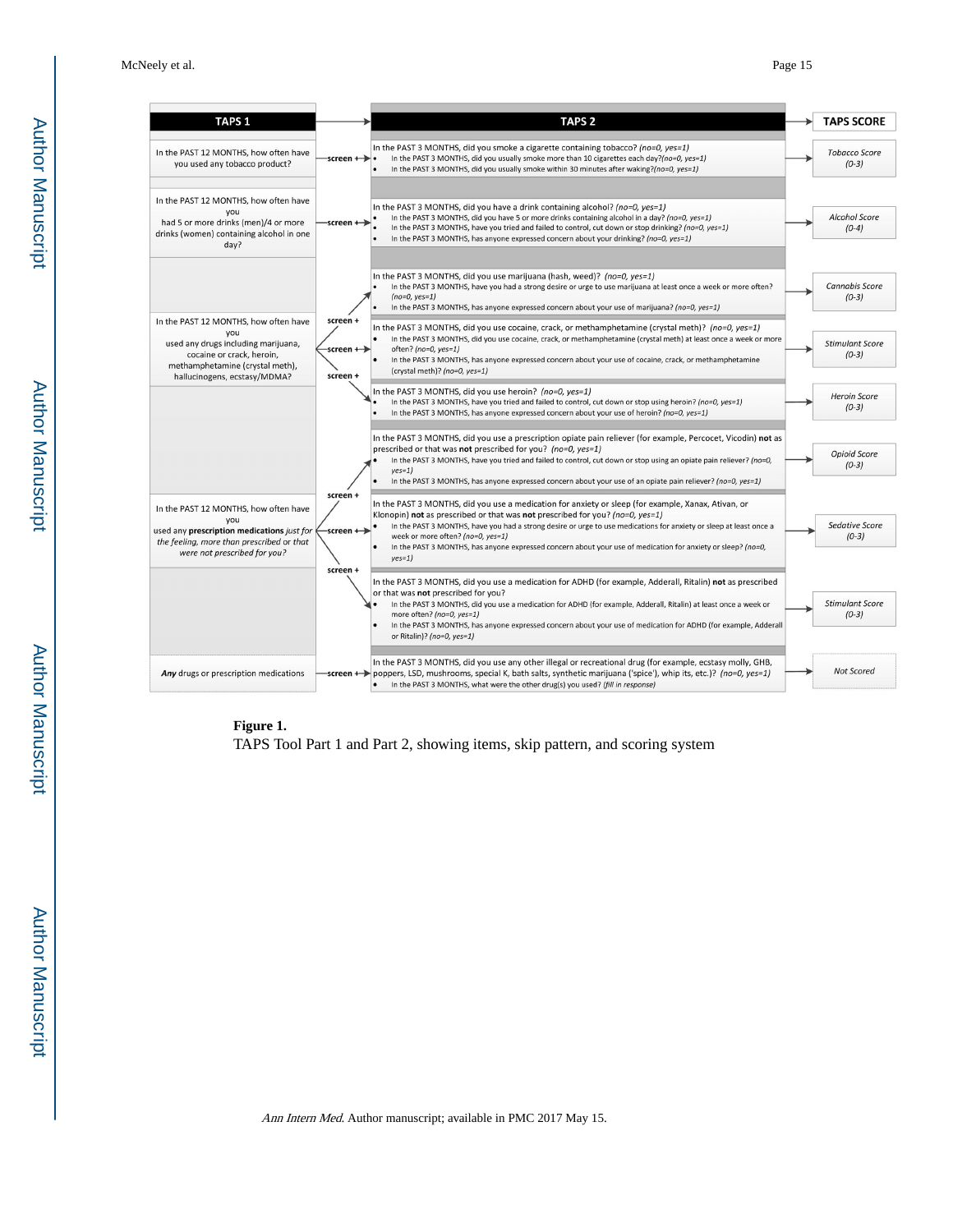

\* Among the completer population 5 participants did not complete the entire CIDI, 1 participant did not complete the entire interviewer-administered<br>TAPS tool, and 1 participant did not complete the entire self-administere substance, these cases were excluded from the analyses for that substance.

**Figure 2.**  Recruitment summary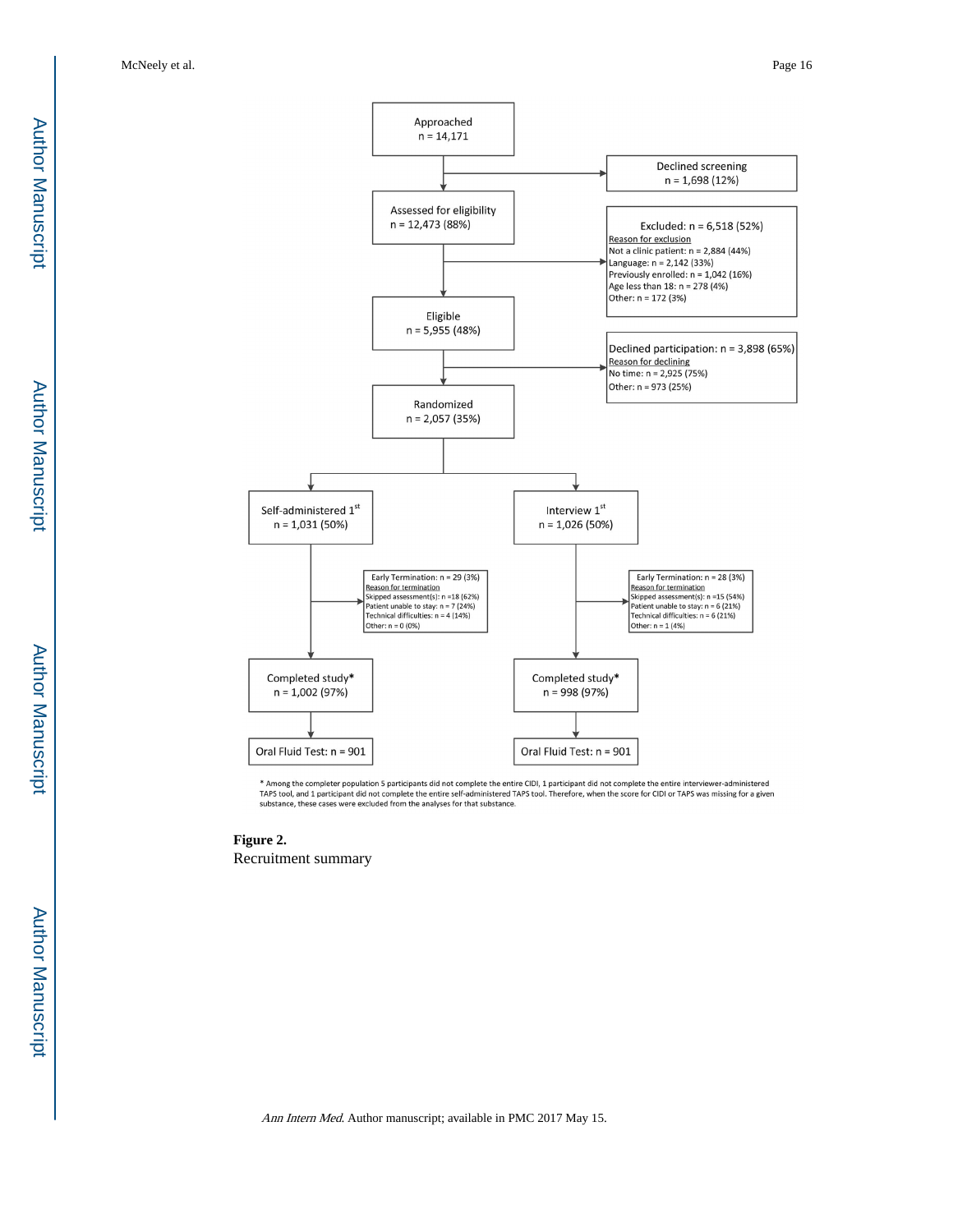#### **Table 1**

Demographic characteristics of participants (N=2000)

| Characteristic                           | $N(\%)$      |
|------------------------------------------|--------------|
| Gender                                   |              |
| Male                                     | 874 (43.7%)  |
| Female                                   | 1124 (56.2%) |
| Other/Refused                            | $2(0.1\%)$   |
| Age (years) at Enrollment                |              |
| Mean $(SD)$                              | 46.0 (14.7)  |
| Range                                    | 18-94        |
| Ethnicity                                |              |
| Hispanic                                 | 233 (11.7%)  |
| Non-Hispanic                             | 1761 (88.1%) |
| Other/Refused                            | $6(0.3\%)$   |
| Race                                     |              |
| White                                    | 667 (33.4%)  |
| Black/African American                   | 1112 (55.6%) |
| Asian                                    | 35 (1.8%)    |
| Multiracial                              | 66 (3.3%)    |
| Other <sup>*</sup>                       | 113 (5.7%)   |
| Refused                                  | $7(0.4\%)$   |
| <b>Highest Completed Education Level</b> |              |
| Less than high school                    | 383 (19.2%)  |
| High school graduate or GED              | 578 (28.9%)  |
| Some college                             | 426 (21.3%)  |
| Associate's degree                       | 224 (11.2%)  |
| Bachelor's degree                        | 279 (14.0%)  |
| Graduate degree                          | 109 (5.5%)   |
| Don't know                               | $1(0.1\%)$   |
| Employment                               |              |
| Employed                                 | 712 (35.6%)  |
| Unemployed                               | 419 (21.0%)  |
| Disability                               | 472 (23.6%)  |
| Retired                                  | 172 (8.6%    |
| Student                                  | 118 (5.9%)   |
| Other $\dot{r}$                          | 107 (5.4%)   |

\* Race-Other category refers to American Indian or Alaska Native (N=12), Unknown (N=32), and Other/not specified (N=69).

 $\dot{\mathcal{F}}$ Employment-Other category refers to 'keeping house' (N=66) and Other/not specified (N=41).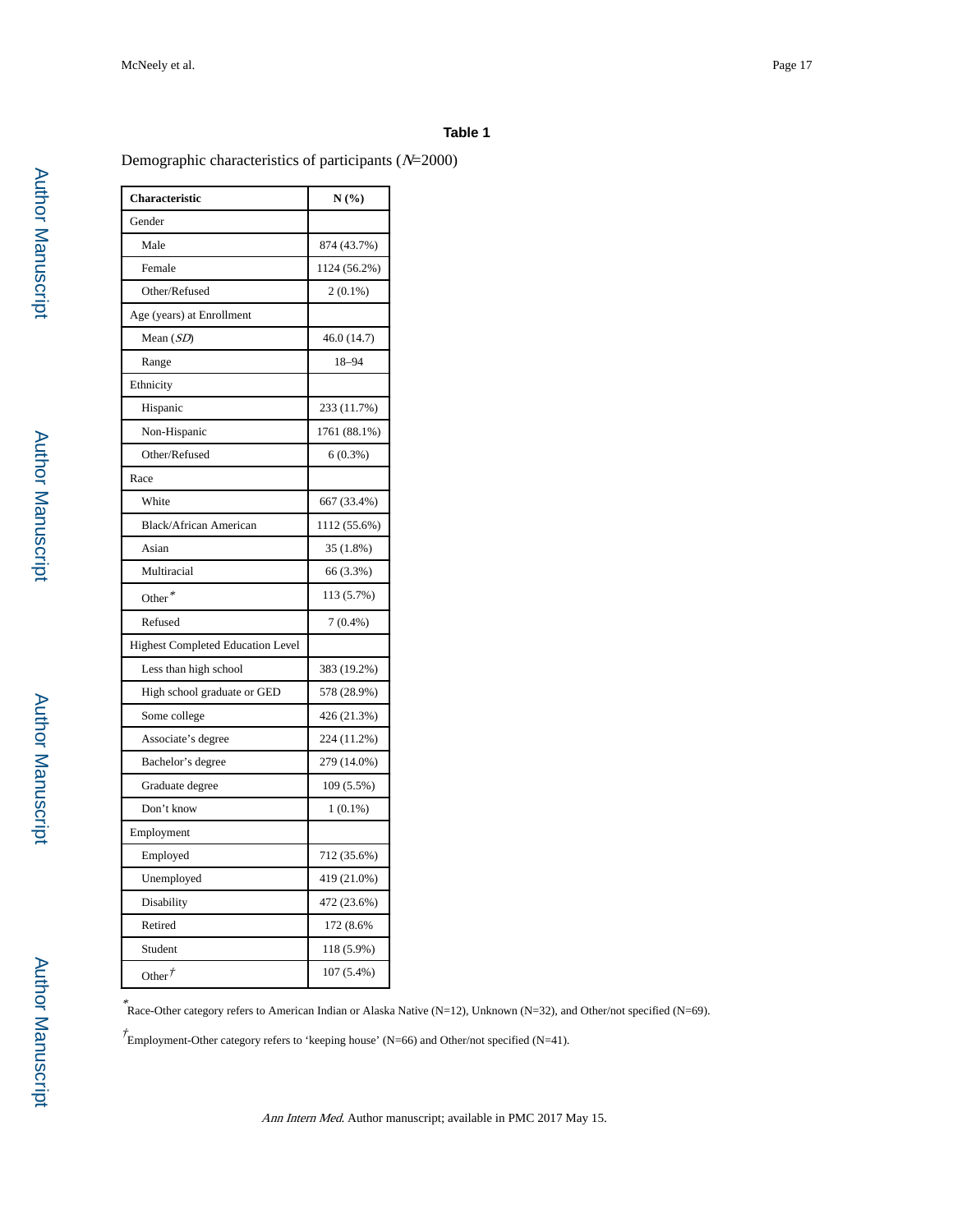# **Table 2**

Substance use prevalence, based on reference standard measures Substance use prevalence, based on reference standard measures

|                                                                   | Past Year Use (from CIDI)<br>N=2,000<br>N(%) | Point Prevalence (from Oral Fluid Test)<br>$N = 1802$<br>$N$ $\left(^{9\prime}_{0}\right)$ |
|-------------------------------------------------------------------|----------------------------------------------|--------------------------------------------------------------------------------------------|
| Substance                                                         |                                              |                                                                                            |
| Tobacco                                                           | 882 (44.1%)                                  | $\stackrel{\triangle}{\geq}$                                                               |
| Alcohol                                                           | 1239 (62.0%)                                 | $\sum_{i=1}^{n}$                                                                           |
| Illicit substance(s) <sup>*</sup>                                 | 511 (25.6%)                                  | 204 (11.3%)                                                                                |
| Prescription Medication(s) <sup>7</sup>                           | 147 (7.4%)                                   | 91 (5.0%)                                                                                  |
| <b>Substance Class</b>                                            |                                              |                                                                                            |
| Marijuana                                                         | 416 (20.8%)                                  | 103 (5.7%)                                                                                 |
| Cocaine                                                           | 145 (7.3%)                                   | 85 (4.7%)                                                                                  |
| Methamphetamine                                                   | 14 (0.7%)                                    | 4(0.2%)                                                                                    |
| Heroin                                                            | 78 (3.9%)                                    | 20 (1.1%)                                                                                  |
| Prescription Opioids                                              | 96 (4.8%)                                    | 90 (5.0%)                                                                                  |
| Sedatives                                                         | $82(4.1\%)$                                  | 19 $(1.1\%)$                                                                               |
| Prescription Stimulants                                           | 23 (1.2%)                                    | $2(0.1\%)$                                                                                 |
| <b>Combined Substance Categories</b>                              |                                              |                                                                                            |
| Opioids (Heroin or Prescription Opioids)                          | 145 (7.3%)                                   | 93 (5.2%)                                                                                  |
| Stimulants (Cocaine, Methamphetamine, or Prescription Stimulants) | 161 (8.1%)                                   | 90 (5.0%)                                                                                  |
| Drugs Other than Marijuana <sup>7</sup>                           | 265 (13.3%)                                  | 181 (10.0%)                                                                                |
|                                                                   |                                              |                                                                                            |

Ann Intern Med. Author manuscript; available in PMC 2017 May 15.

Notes to Table 2 Notes to Table 2 N=2,000 for the CIDI, and N=1802 for point prevalence because some participants declined to participate in the optional oral fluid test. N=2,000 for the CIDI, and N=1802 for point prevalence because some participants declined to participate in the optional oral fluid test.

\* (includes marijuana, cocaine/crack, heroin, methamphetamine, hallucinogens, and inhalants Includes marijuana, cocaine/crack, heroin, methamphetamine, hallucinogens, and inhalants

 $^\prime$  includes prescription opioids, amphetamine-containing medications, and sedatives. Includes prescription opioids, amphetamine-containing medications, and sedatives.

 $\stackrel{\star}{\tau}$  fncludes all drug classes with the exception of marijuana, alcohol, and to<br>bacco  $*$  Includes all drug classes with the exception of marijuana, alcohol, and tobacco